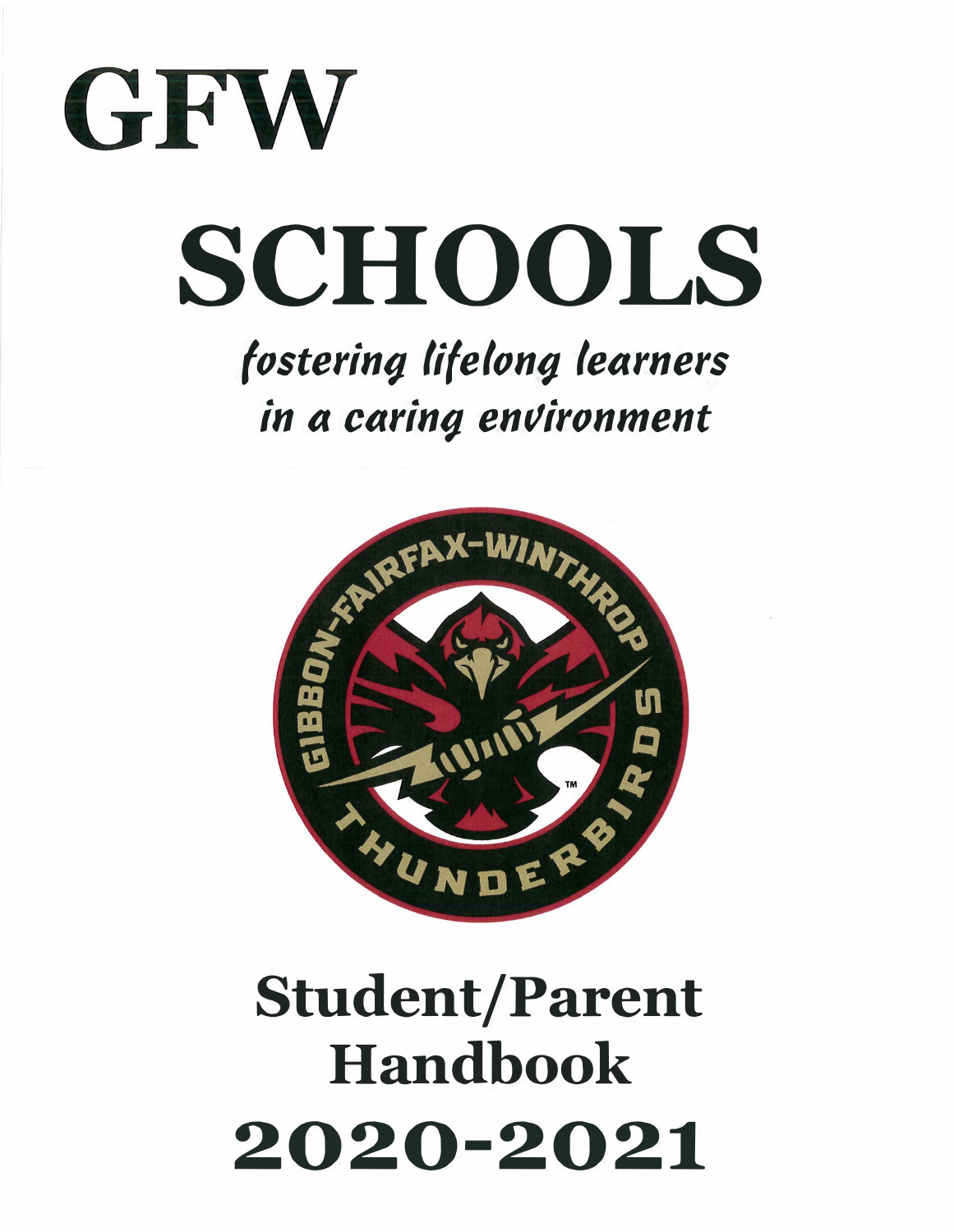## TABLE OF CONTENTS

| <b>WELCOME TO GFW SCHOOLS</b><br>EQUAL EDUCATIONAL OPPORTUNITY<br><b>GFW ADDRESSES AND PHONE NUMBERS</b><br><b>SCHOOL TIMES</b><br>SHUTTLE BUS INFORMATION<br><b>FEES AND RATES SCHEDULE</b><br><b>GFW STUDENT RIGHTS</b> | Page #<br>1<br>1<br>$\overline{c}$<br>$\overline{c}$<br>$\overline{c}$<br>3<br>$\overline{4}$ |
|---------------------------------------------------------------------------------------------------------------------------------------------------------------------------------------------------------------------------|-----------------------------------------------------------------------------------------------|
| <b>ACADEMICS</b>                                                                                                                                                                                                          | 5                                                                                             |
| Sr. High School Credit Requirements                                                                                                                                                                                       | 5                                                                                             |
| Sr. High School National Honor Society                                                                                                                                                                                    | 5                                                                                             |
| Honor Recognition's at Sr. High School Graduation                                                                                                                                                                         | 6                                                                                             |
| Incomplete Policy                                                                                                                                                                                                         | $\overline{7}$                                                                                |
| Senior Lunch Pass                                                                                                                                                                                                         | $\overline{7}$                                                                                |
| <b>ATTENDANCE</b>                                                                                                                                                                                                         | 7                                                                                             |
| Attendance Information                                                                                                                                                                                                    | $\overline{7}$                                                                                |
| Parent's and Guardian's Responsibility                                                                                                                                                                                    | 7                                                                                             |
| <b>Classifications of Absences</b>                                                                                                                                                                                        | 8                                                                                             |
| Truancy                                                                                                                                                                                                                   | 8                                                                                             |
| Maximum Absence Policy                                                                                                                                                                                                    | 8                                                                                             |
| Make Up Policy                                                                                                                                                                                                            | 8                                                                                             |
| <b>Pre-Arranged Absences</b>                                                                                                                                                                                              | 8                                                                                             |
| Leaving the Building During the Day                                                                                                                                                                                       | 9                                                                                             |
| Non-Pre Arranged Absence                                                                                                                                                                                                  | 9                                                                                             |
| <b>Tardies</b>                                                                                                                                                                                                            | 9                                                                                             |
| <b>BUS</b>                                                                                                                                                                                                                | 9                                                                                             |
| <b>Bus Passes</b>                                                                                                                                                                                                         | 9                                                                                             |
| <b>Bus Regulations</b>                                                                                                                                                                                                    | 9                                                                                             |
| <b>Transportation Conduct Report</b>                                                                                                                                                                                      | $10 - 11$                                                                                     |
| School Bus Winter Safety for Students                                                                                                                                                                                     | 12                                                                                            |
| <b>CONDUCT</b>                                                                                                                                                                                                            | 12                                                                                            |
| Cheating                                                                                                                                                                                                                  | 12                                                                                            |
| <b>Classroom Disruptions</b>                                                                                                                                                                                              | 12                                                                                            |
| Classroom Management                                                                                                                                                                                                      | 13                                                                                            |
| <b>Elementary Discipline</b>                                                                                                                                                                                              | 13                                                                                            |
| Code of Student Conduct                                                                                                                                                                                                   | $14 - 16$                                                                                     |
| <b>Disciplinary Action Options</b>                                                                                                                                                                                        | $17 - 18$                                                                                     |
| <b>Detention Policy</b>                                                                                                                                                                                                   | 18                                                                                            |
| Drug Free Schools                                                                                                                                                                                                         | $18 - 19$                                                                                     |
| Expulsion                                                                                                                                                                                                                 | 20                                                                                            |
| Harassment and Violence                                                                                                                                                                                                   | 20                                                                                            |
| Hazing Prohibition                                                                                                                                                                                                        | $20 - 21$                                                                                     |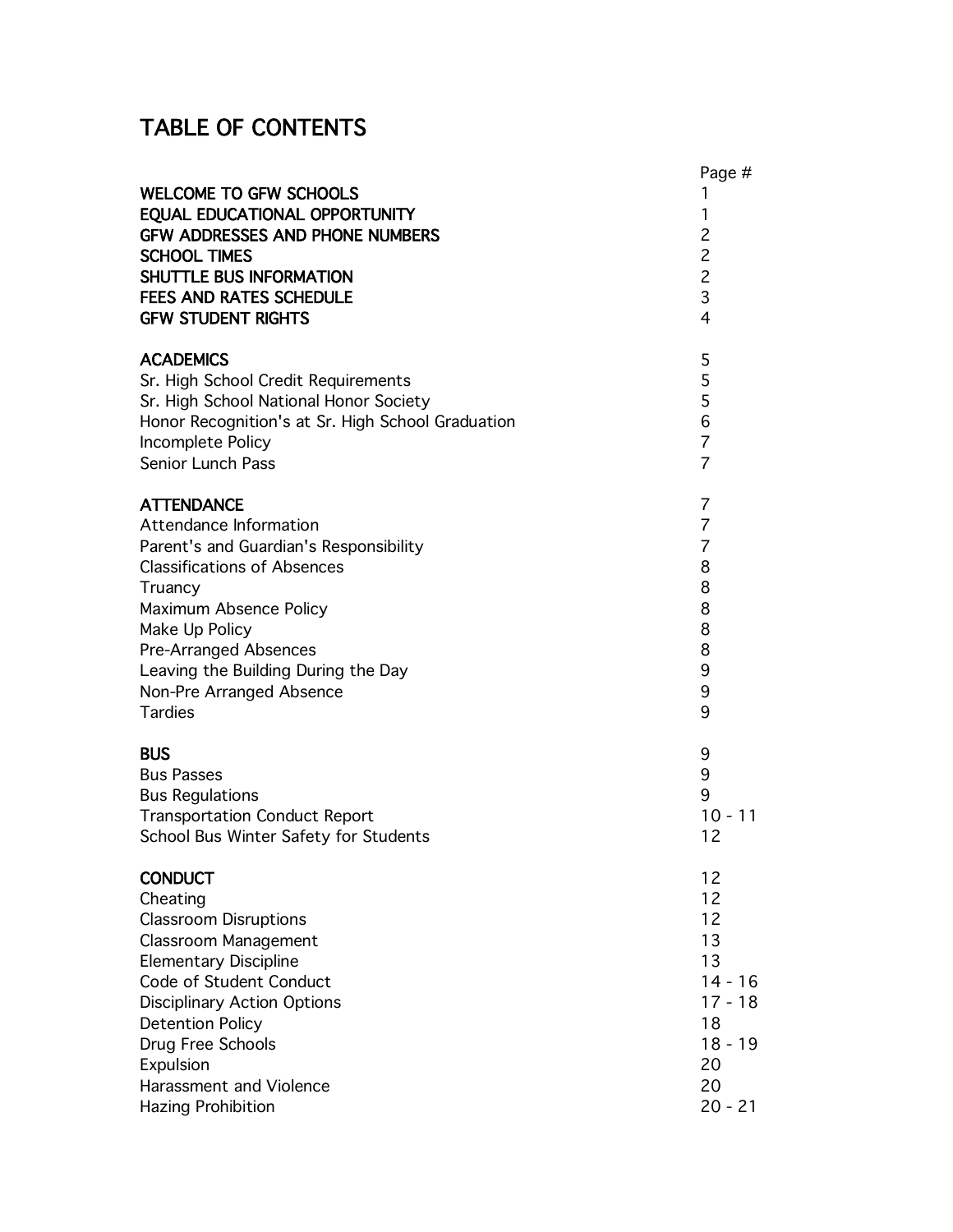| Out of School Suspension                           | 21        |
|----------------------------------------------------|-----------|
| In-School Suspension                               | 21        |
| <b>Weapons Policy</b>                              | $21 - 22$ |
| Vandalism/Damage To School or Personal Property    | 22        |
| <b>CO-CURRICULAR</b>                               | 22        |
| <b>Co-curricular Activities</b>                    | 22        |
| Academic/Co-curricular Eligibility                 | 22        |
| Fan/Audience Expectations                          | 23        |
| Activities - Sr. High School                       | 23        |
| <b>OTHER ACTIVITIES</b>                            | 24        |
| <b>ACTIVITIES 6 - 8</b>                            | 25        |
| <b>GENERAL INFORMATION</b>                         | 25        |
| Counselor                                          | 25        |
| <b>School Social Worker</b>                        | 25        |
| <b>Beverages</b>                                   | 25        |
| Dress Code                                         | $25 - 26$ |
| Eighteen Year Olds                                 | 26        |
| Hall Passes (Intermediate and Jr./Sr. High School) | 26        |
| Internet Acceptable Use                            | 26        |
| Eligibility                                        | 27        |
| Legal Custody Guardianship                         | 27        |
| Library Usage                                      | 27        |
| Lockers                                            | 27        |
| <b>Desks</b>                                       | 28        |
| <b>Personal Possessions</b>                        | 28<br>28  |
| <b>Lunch Policies</b>                              | 28        |
| Lunch Prices and Information                       | 28        |
| Messages<br><b>Back Packs</b>                      | 28        |
| Pledge of Allegiance                               | 28        |
| Sr. High School Dances and Prom Rules              | 29        |
| Elementary School Cell Phones                      | 29        |
| Jr./Sr. High School Personal Electronic Devices    | 29        |
| <b>School Closing</b>                              | 30        |
| Site Base Team                                     | 30        |
| <b>Student Placement</b>                           | 30        |
| Textbooks & Equipment                              | 30        |
| Treats                                             | 30        |
| Vehicles                                           | 30        |
| <b>Visiting School</b>                             | 31        |
| Building Use By Students Before or After School    | 31        |
| Volunteers                                         | 31        |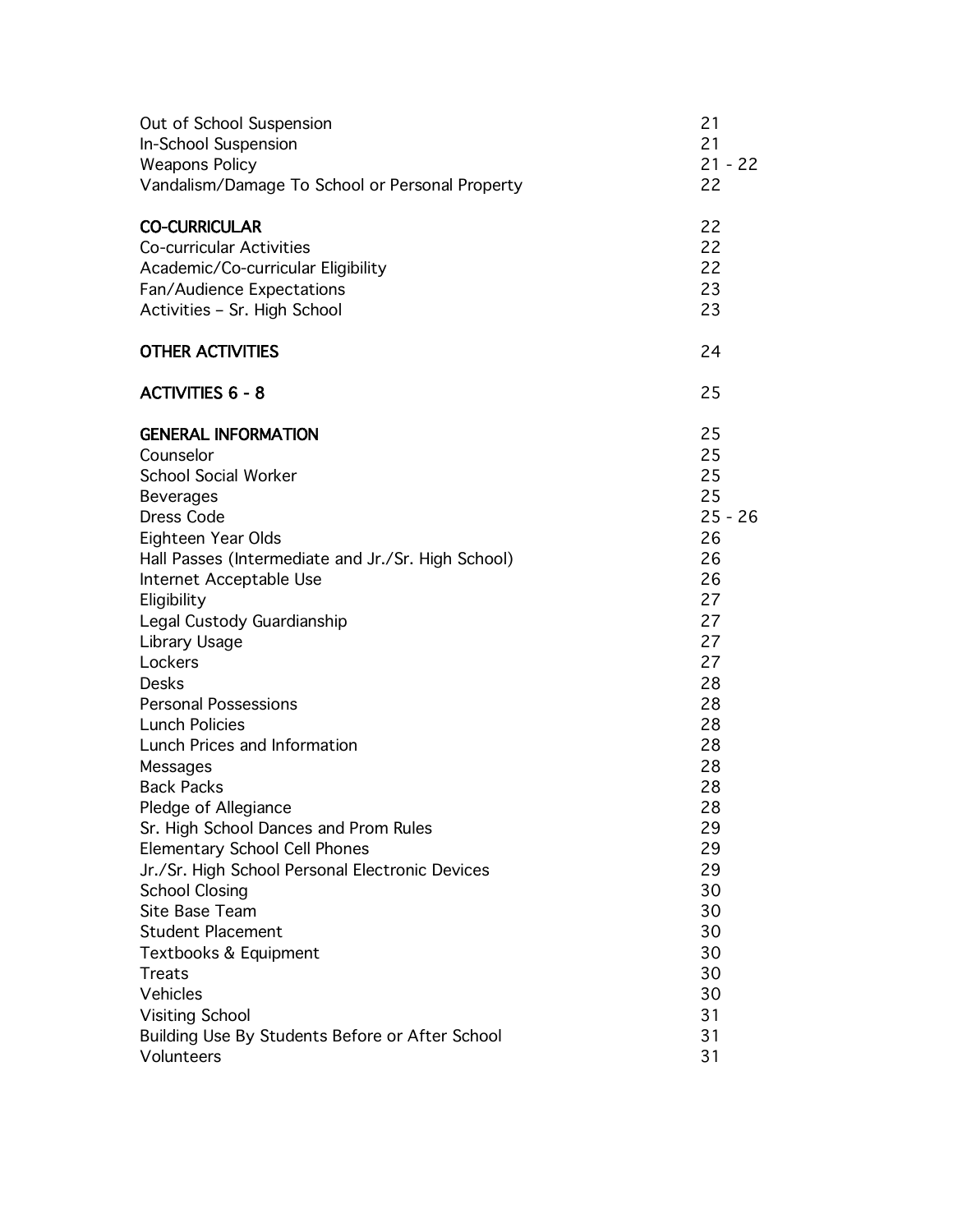| <b>HEALTH</b>                                   | 31 |
|-------------------------------------------------|----|
| Communicable Diseases and Infectious Conditions | 31 |
| <b>Emergency Information</b>                    | 31 |
| <b>Health Conditions</b>                        | 32 |
| Immunizations                                   | 32 |
| <b>Health Resource Information</b>              | 32 |
| <b>Health Screening</b>                         | 32 |
| <b>Illness</b>                                  | 32 |
| Medications                                     | 32 |
| <b>CODE OF BEHAVIOR FOR SUCCESS</b>             | 33 |
| <b>GFW SCHOOL CALENDAR</b>                      | 34 |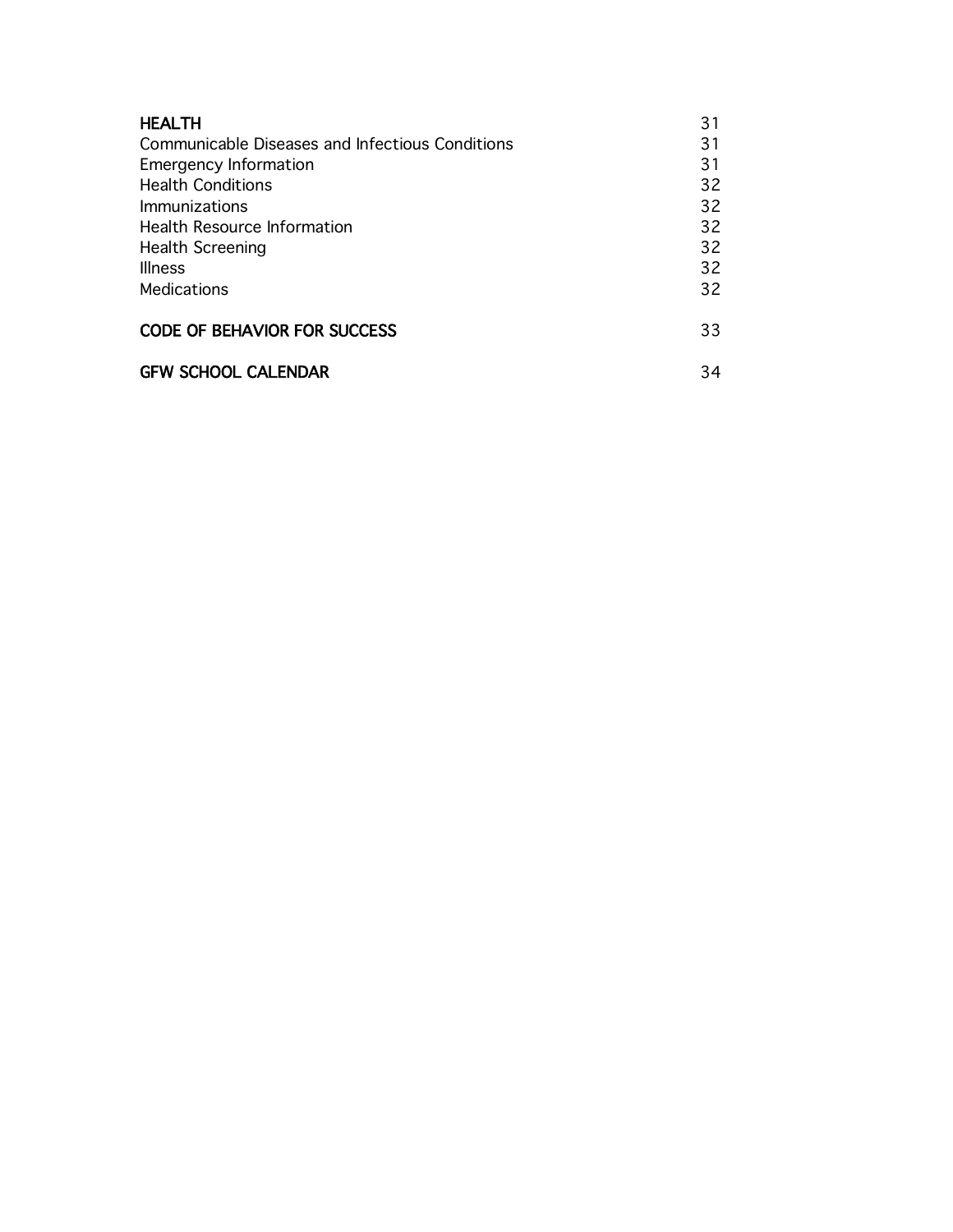#### **WELCOME TO GFW SCHOOLS**

We welcome you as a student of GFW and hope you have a pleasant and profitable educational experience while enrolled here. At GFW we believe that we all belong to a community of students, teachers, administrators, educational assistants, secretaries, bus drivers, cooks and custodians, for the purpose of providing opportunities for students to learn.

The creation of an environment which is conducive to learning is a top priority of the staff and administration at GFW. To realize this goal, we make efforts to maximize the learning opportunities available and keep students' rules and regulations to a minimum. While providing our students with a minimum of restrictions, we do place on them maximum responsibilities for their behavior and expect them to follow the rules that are established for the welfare of the entire student body. We expect all students to assume a responsible and mature attitude regarding their educational endeavor.

Be proud of your school. Take good care of it, and feel free to make suggestions for improving it. GFW will be whatever you make it. Let us always have the spirit to do things which make it outstanding. Remember, "If better is possible, good is not enough."

The policies outlined in the student handbook apply equally to all students. It is recognized that the student handbook will be interpreted at the discretion of the principal for the benefit of all students.

This handbook is given to you for the purpose of providing information that will assist you in having a good school year. It is not intended to provide you with detailed policy information, but provides an overview of policies that impact you as a student at GFW School. If you would like more detailed information on specific policies or procedures, please feel free to stop in the office. We would be happy to take time to review any of this information.

Best wishes for a happy and successful year. GFW Faculty, Staff and Administration

#### **EQUAL EDUCATIONAL OPPORTUNITY**

It is the school district's policy to provide equal educational opportunity for all students. The school district does not unlawfully discriminate on the basis of race, color, creed, religion, national origin, sex, marital status, parental status, status with regard to public assistance, disability, sexual orientation or age. The school district also makes reasonable accommodations for disabled students.

The school district prohibits the harassment of any individual for any of the categories listed above. For information about the types of conduct that constitute violation of the school district's policy on harassment and violence and the school district's procedures for addressing such complaints, refer to the school district's policy on harassment and violence.

The GFW Equal Educational Opportunity Policy applies to all areas of education including academics, coursework, co-curricular and extracurricular activities, or other rights or privileges of enrollment.

Any student, parent or guardian having any questions regarding this policy should discuss it with the appropriate school district official as provided by policy. In the absence of a specific designee, an inquiry or a complaint should be referred to the superintendent.

#### Notice of Non-Discrimination

The GFW Schools does not discriminate on the basis of race, color, national origin, sex, disability, or age in its programs and activities. The following person has been designated to handle inquiries regarding the non-discrimination policies: Jeff Horton, GFW Business Office 323 E. 11th Street Gibbon, MN 55335 (507) 834-9813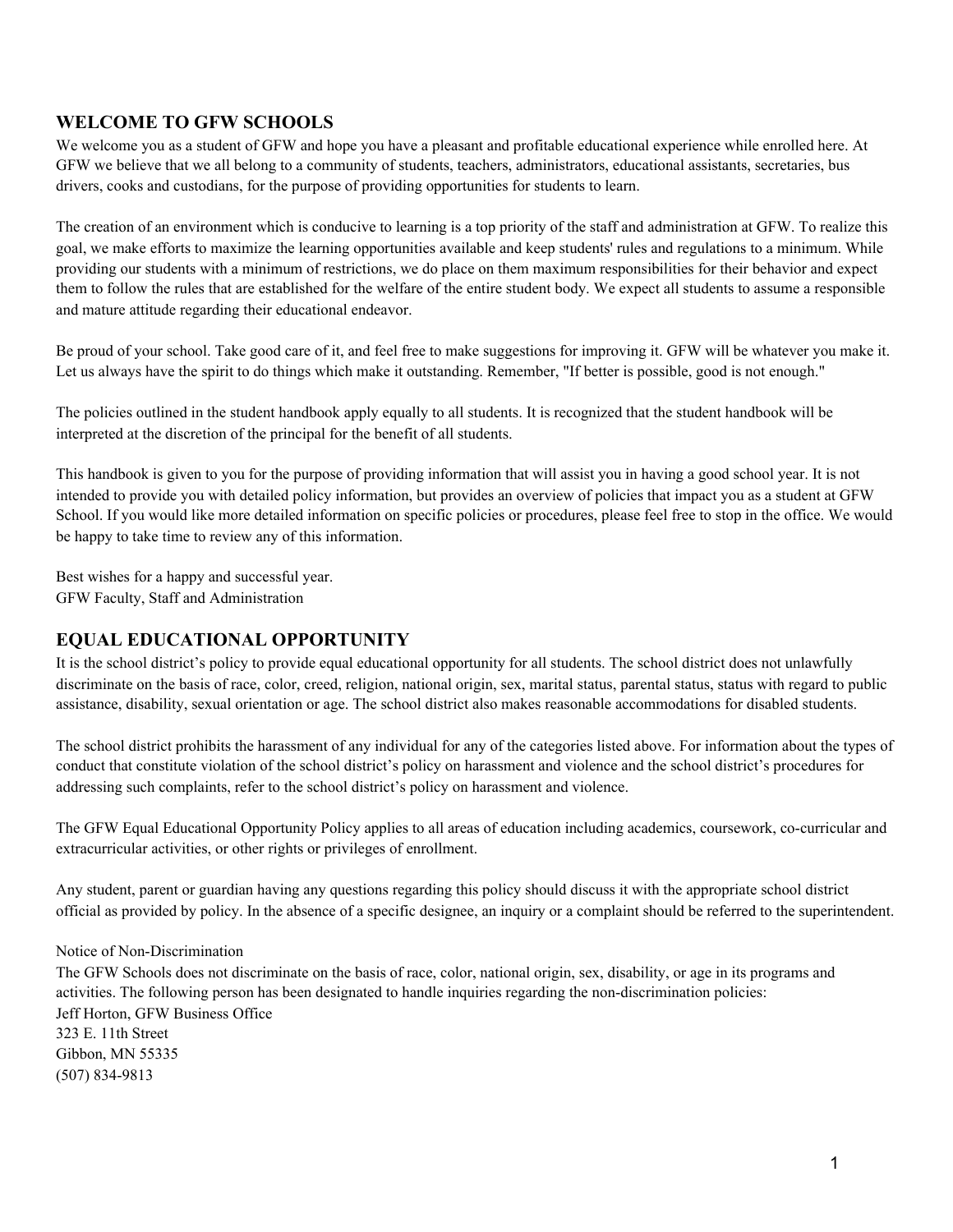#### **GFW ADDRESSES AND PHONE NUMBERS**

Elementary Jr./Sr. High School (507) 834-6501 (507) 647-5382

323 East 11th Street Gibbon, MN 55335 1001 N Cottonwood Street Winthrop, MN 55396

Web Address: [www.gfwschools.org](http://www.gfwschools.org/)

#### **SCHOOL TIMES**

| Elementary          | $8:20 - 3:15$ |
|---------------------|---------------|
| Jr./Sr. High School | 8:20 - 3:01   |

#### **SHUTTLE BUS INFORMATION**

| Shuttle buses will leave as follows: |      |      |
|--------------------------------------|------|------|
|                                      | AM   | PМ   |
| Elementary                           | 8:00 | 3:22 |
| Fairfax Hub                          | 7:45 |      |

Shuttle Buses have been assigned as follows:

#### **Fairfax to Gibbon Winthrop to Gibbon**

|                       |               | $\cdots$          |               |  |
|-----------------------|---------------|-------------------|---------------|--|
| KG - 1st (PLS)        | <b>Bus 10</b> | $KG - 1st (PLS)$  | Bus 18        |  |
| $2nd - 3rd$ ( $PLS$ ) | <b>Bus 21</b> | 2nd - 3rd $(PLS)$ | <b>Bus 17</b> |  |
| 4th-5th               | <b>Bus 15</b> | 4th-5th           | <b>Bus 16</b> |  |

6th - 7th Bus 14 6th - 7th Bus 14 6th - 7th 6th - 7th - 8th - 8th - 7th - 8th - 8th - 8th - 8th - 8th - 8th - 8th - 9th Bus 20 8th - 9th Bus 20 10th - 12th Bus 12 10th - 12th Bus 12

#### **Fairfax to Winthrop Gibbon to Winthrop**

| th - 7th   | <b>Bus 14</b> |
|------------|---------------|
| th - 9th   | Bus 20        |
| 0th - 12th | Bus 12        |

## **DUE TO THE EVER-CHANGING CIRCUMSTANCES AROUND COVID19, THESE TIMES AND DESIGNATIONS MAY CHANGE**

**In order to support student safety, GFW Schools will follow state agency guidelines for transportation. Process and procedures will be in place to allow** for **social distancing to the maximum extent possible; however, state requirements for busing do not require a distance of 6 feet between students.**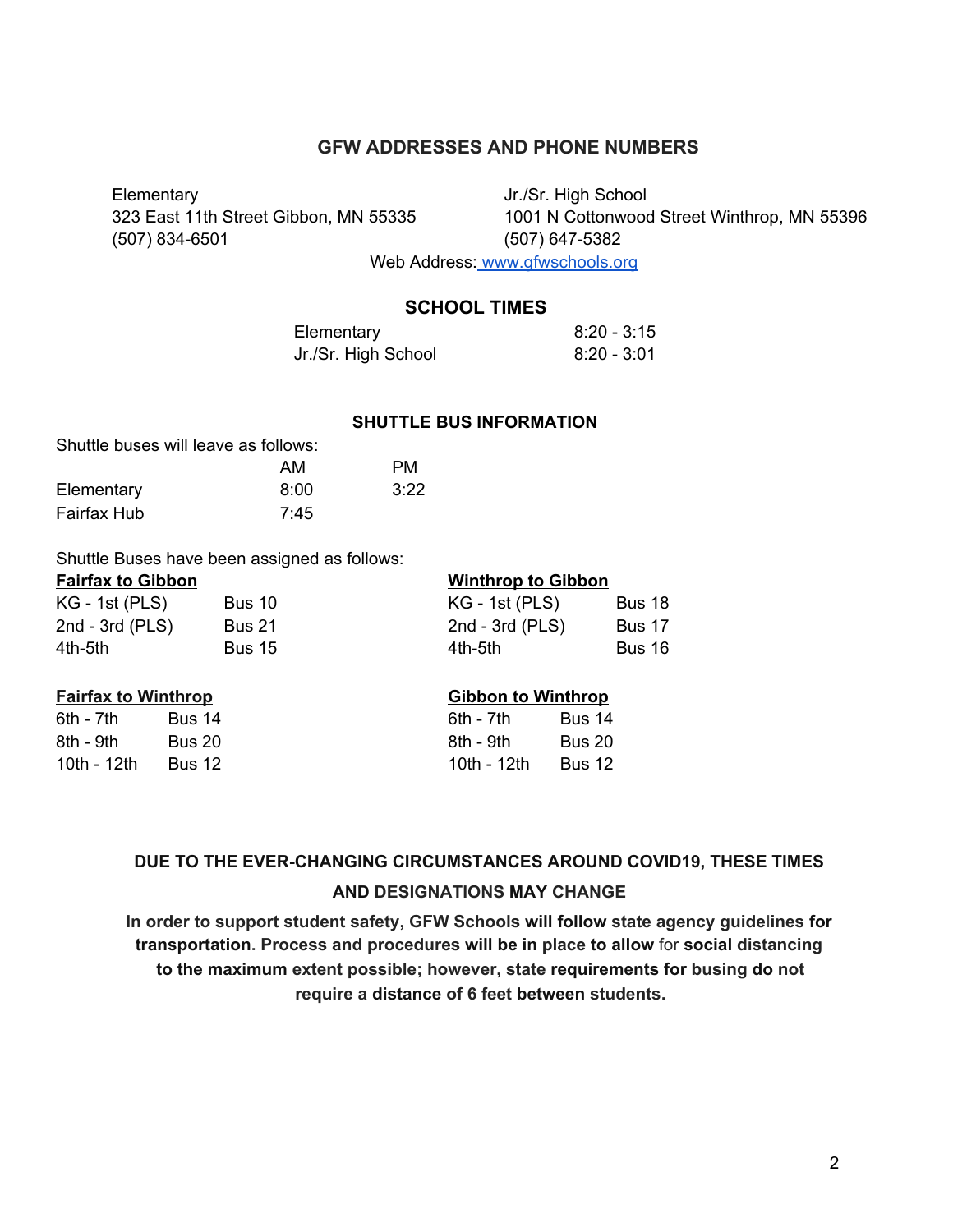#### **FEES AND RATES SCHEDULE 2020-2021**

| Admission                    |                                               |        |
|------------------------------|-----------------------------------------------|--------|
| Adults                       |                                               | \$6    |
| Students                     |                                               | Free   |
|                              | Senior Citizens (age 62)                      | \$4    |
| 10 Event Ticket              |                                               |        |
|                              | Adult                                         | \$55   |
|                              | Student                                       | Free   |
|                              | Senior Citizens (Age 62)                      | \$35   |
| <b>Season Ticket</b>         |                                               |        |
|                              | Adult                                         | \$65   |
|                              | Student                                       | Free   |
|                              | Senior Citizens (Age 62)                      | \$40   |
| <b>Elementary School</b>     |                                               |        |
| Lunch                        |                                               | \$2.85 |
| <b>Breakfast</b>             |                                               | Free   |
|                              | Chromebook Usage Fee                          | \$20   |
| Jr. High School              |                                               |        |
|                              | Jr. High School Sports                        | \$55   |
|                              | <b>Musical Instrument Rental</b>              | \$35   |
| Percussion                   |                                               | \$25   |
|                              | Knowledge Bowl                                | \$20   |
| Lunch                        |                                               | \$3.05 |
| <b>Breakfast</b>             |                                               | Free   |
|                              | Chromebook Usage Fee                          | \$20   |
| Sr. High School              |                                               |        |
| <b>Sports</b>                |                                               | \$90   |
|                              | Individual Maximum                            | \$270  |
|                              | Family Maximum                                | \$450  |
| Fine Arts                    |                                               | \$50   |
|                              | (plays, knowledge bowl, pop choir, jazz band) |        |
|                              | <b>Individual Maximum</b>                     | \$150  |
|                              | Family Maximum                                | \$300  |
|                              | Musical Instrument Rental (per semester)      | \$35   |
| Percussion (per semester)    |                                               | \$25   |
| Lunch                        |                                               | \$3.05 |
| <b>Breakfast</b>             |                                               | Free   |
| Chromebook Usage Fee         |                                               | \$20   |
|                              | Drivers Education (driving & classroom)       | \$380  |
| <b>Adult Lunch</b><br>\$4.20 |                                               |        |
| Adult Breakfast              |                                               | \$2.60 |

Revised 7/2020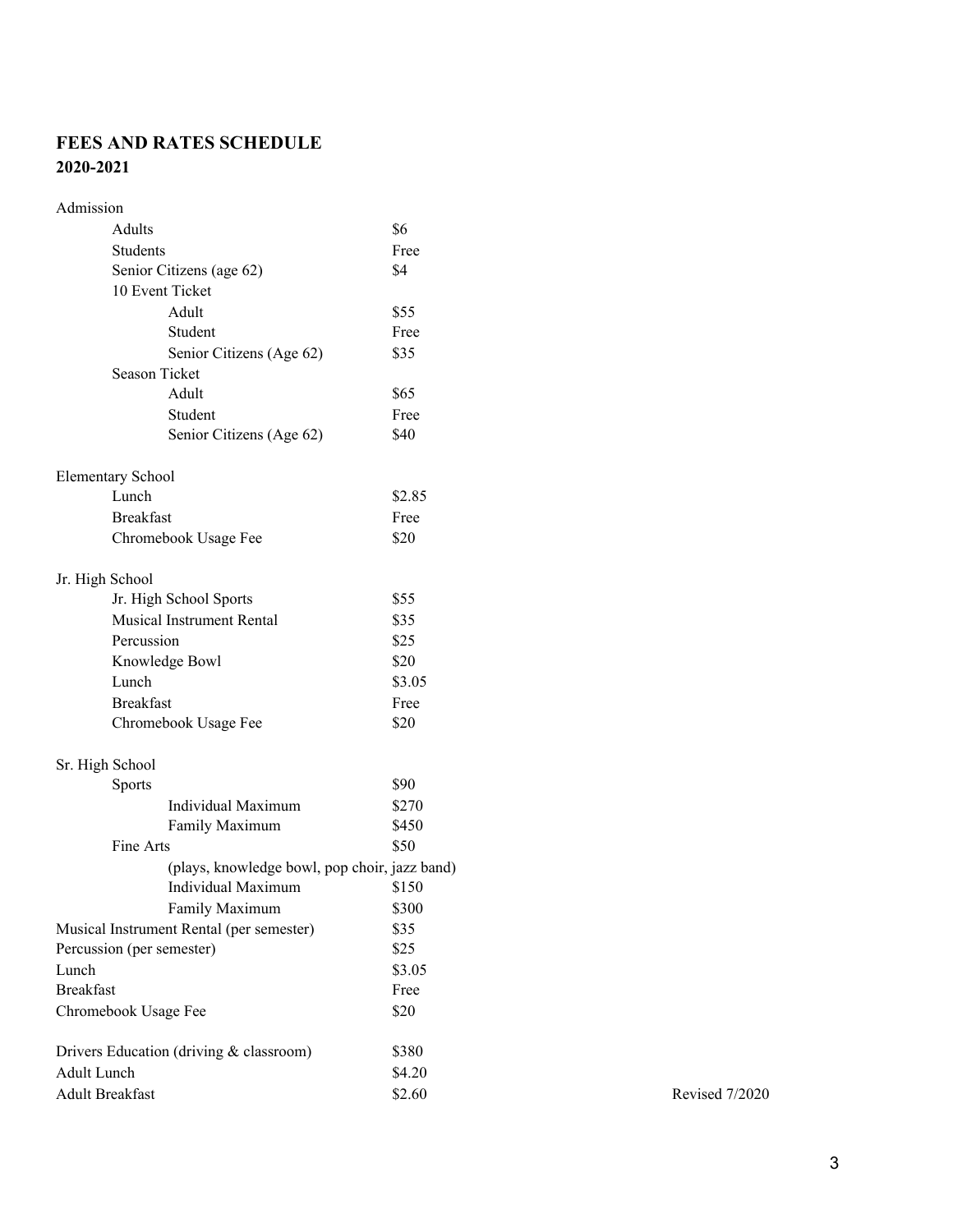#### **GFW STUDENT RIGHTS**

All students have the right to an education and the right to learn.

#### **STUDENT RESPONSIBILITIES**

All students have the responsibility:

A. For their behavior and for knowing and obeying all school rules, regulations, policies, and procedures;

B. To attend school daily, except when excused, and to be on time to all classes and other school functions;

C. To pursue and attempt to complete the courses of study prescribed by the state and local school authorities;

D. To make necessary arrangements for making up work when absent from school;

E. To assist the school staff in maintaining a safe school for all students;

F. To be aware of all school rules, regulations, policies, and procedures, including those in this policy, and to conduct themselves in accord with them;

G. To assume that until a rule or policy is waived, altered, or repealed, it is in full force and effect;

H. To be aware of and comply with federal, state, and local laws;

I. To volunteer information in disciplinary cases should they have any knowledge relating to such cases and to cooperate with school staff as appropriate;

J. To respect and maintain the school's property and the property of others;

K. To dress and groom in a manner which meets standards of safety and health and common standards of decency and which is consistent with applicable school district policy;

L. To avoid inaccuracies in student newspapers or publications and refrain from indecent or obscene language;

M. To conduct themselves in an appropriate physical or verbal manner; and

N. To recognize and respect the rights of others.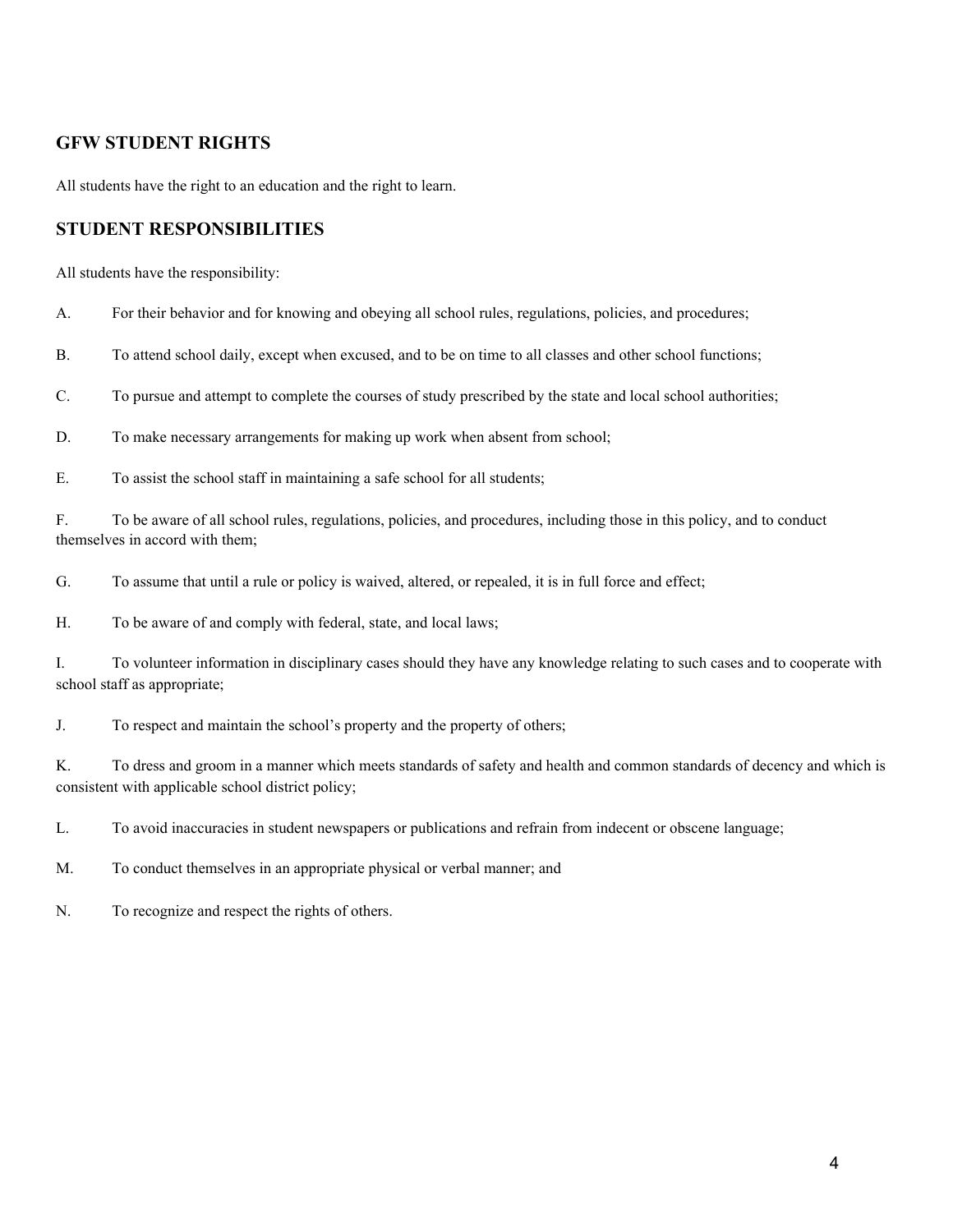### **ACADEMICS SR. HIGH SCHOOL CREDIT REQUIREMENTS**

Students are required to take academic classes six out of seven periods. To fill a schedule the student may register for a study hall, an academic class, or as a teacher's assistant during the remaining period.

The following credits will be required for graduation:

To graduate from GFW Sr. High School, students must complete a minimum of 24 credits. There are 15.5 required credits and the other are electives. Students are expected to balance their required courses with their electives.

#### REQUIRED

- 4 English
- 3 Math
- 3 Science
- 3 Social
- .5 Economics
- 1 PE/Health
- 1 Fine Art (Music, Theater, Visual Arts)

Students must also receive a passing score in the state mandated basic requirements testing. To participate in the graduation ceremony a student must be within one-half credit, and all required coursework completed and passed before a student will be allowed to participate in graduation activities. In addition to the credit requirements described above, to receive a high school diploma a student shall demonstrate competency in the Minnesota Standards as required by law.

Senior Honors SUMMA CUM LAUDE G.P.A. 3.750 - 4.000 (+) GOLD CORD MAGNA CUM LAUDE G.P.A. 3.450 - 3.749 RED CORD CUM LAUDE G.P.A. 3.200 - 3.449 WHITE CORD

Based on WEIGHTED CUMULATIVE GRADE POINT AVERAGE after 8 semesters. \*Honor recognition will be designated on the graduation program and by honor cords reflecting the student's cumulative G.P.A.

#### **SR. HIGH SCHOOL NATIONAL HONOR SOCIETY**

Membership in the National Honor Society is open to qualified sophomores, juniors and seniors. Students who have a 3.5 or higher cumulative grade point average (on a weighted scale) meet the scholarship requirements for candidacy. These students are then eligible for consideration on the basis of service, leadership and character. All faculty members are invited to rate the candidates, and the actual selections are made by the faculty council looking at the applications and teacher recommendations. While the academic criterion is important, membership is not considered on the basis of grades alone. Only those students with high academic achievement, strong character, demonstrated leadership skills and service to their school and community will be selected for membership.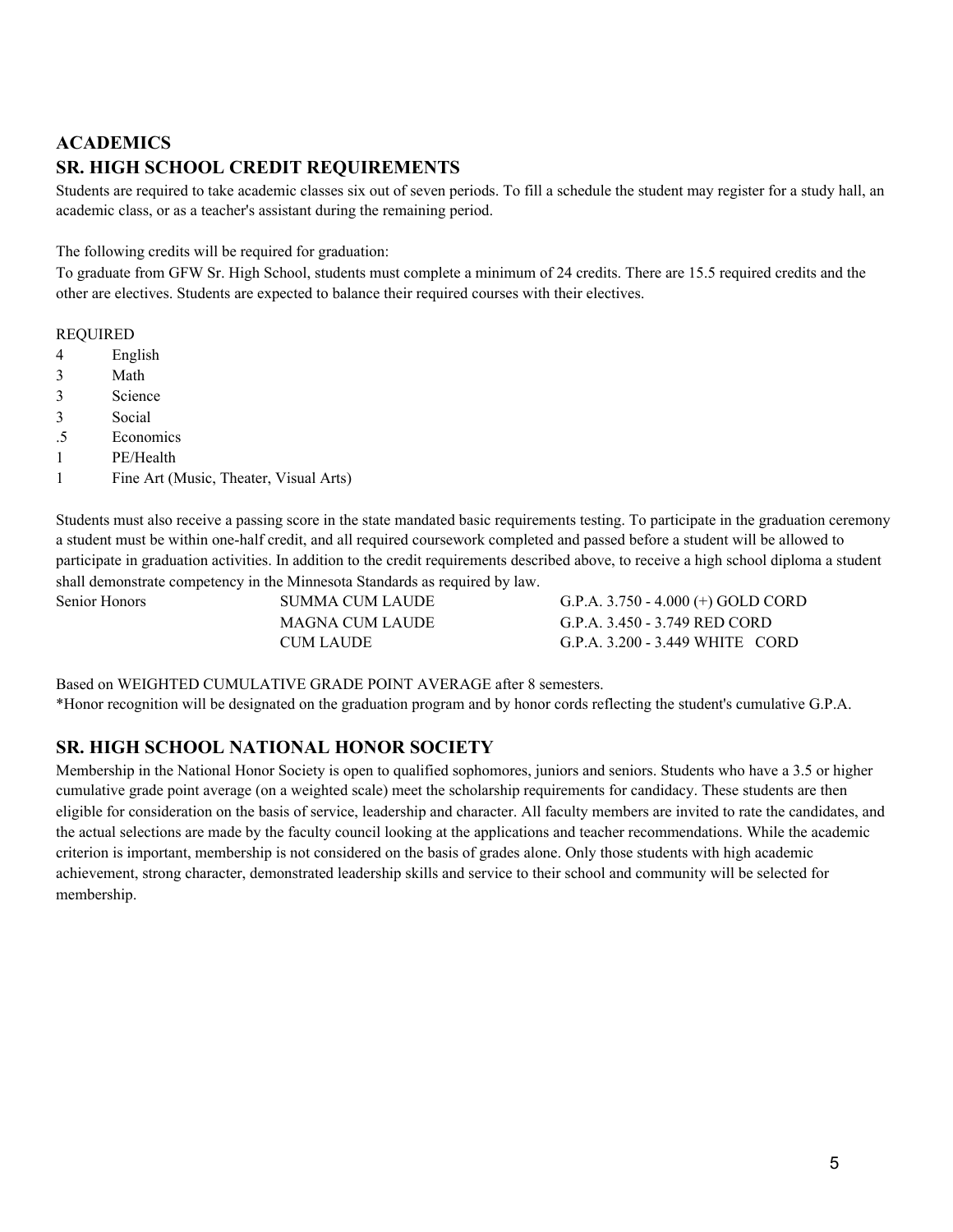#### **HONOR RECOGNITION SR. HIGH SCHOOL GRADUATION**

Honor recognition will be designated on the graduation program and by honor cords to reflect the student's cumulative G.P.A. Valedictorian (highest grade point average in the graduating class) Salutatorian (2nd highest grade point average in the graduating class)

|           | SUMMA CUM LAUDE $G.P.A. 3.750-4.000 (+) GOLD CORD$ |
|-----------|----------------------------------------------------|
|           | MAGNA CUM LAUDE G.P.A. 3.450-3.749 RED CORD        |
| CUM LAUDE | G.P.A. 3.200-3.449 WHITE CORD                      |

This will be based on WEIGHTED CUMULATIVE GRADE POINT AVERAGE after 8 semesters.

| Valedictorian | (Student with overall ranking of $#1$ ) |
|---------------|-----------------------------------------|
| Salutatorian  | (Student with overall ranking of $#2$ ) |

The Valedictorian and Salutatorian will be identified in the graduation program and may be selected as speakers. The graduation program will be planned, and speakers chosen, by the senior class with the approval of the high school principal. Speakers at graduation must not have had an MSHSL violation or school discipline issues resulting in a suspension (in or out of school) during their junior or senior year. The grade point averages will reflect credits earned at GFW Sr. High School. Other credits including those earned through non-public schools, home schools, other public high schools, area learning centers, PSEO, correspondence courses, and alternative school, may be applied toward graduation honor at the discretion of the high school principal.

| $A-F/4.0$ Scale |          | A-F Adv. Placement/5.0 Scale |          |
|-----------------|----------|------------------------------|----------|
| Score           | GPA Val. | Score                        | GPA Val. |
| $\mathbf{A}$    | 4        | A                            | 5        |
| $A-$            | 3.667    | $A-$                         | 4.667    |
| $B+$            | 3.333    | $B+$                         | 4.333    |
| $\mathbf B$     | 3        | B                            | 4        |
| $B-$            | 2.667    | B-                           | 3.667    |
| $C+$            | 2.333    | $C+$                         | 3.333    |
| $\mathbf C$     | 2        | $\mathcal{C}$                | 3        |
| $C -$           | 1.667    | $C-$                         | 2.667    |
| $D+$            | 1.333    | $D+$                         | 2.333    |
| $\mathbf D$     | 1        | D                            | 2        |
| D-              | 0.667    | $D-$                         | 1.667    |
| F               | $\theta$ | F                            | $\theta$ |
| I               | $\theta$ | I                            | 0        |
|                 |          |                              |          |

GFW Honor Roll 3.667-5.0(+)=A Honor Roll 2.667-3.666=B Honor Roll

#### **Grades that will be weighted include:**

AP and College NOW Courses are calculated using a 5.0 scale. All other courses are on a 4.0 scale when calculating a student's GPA.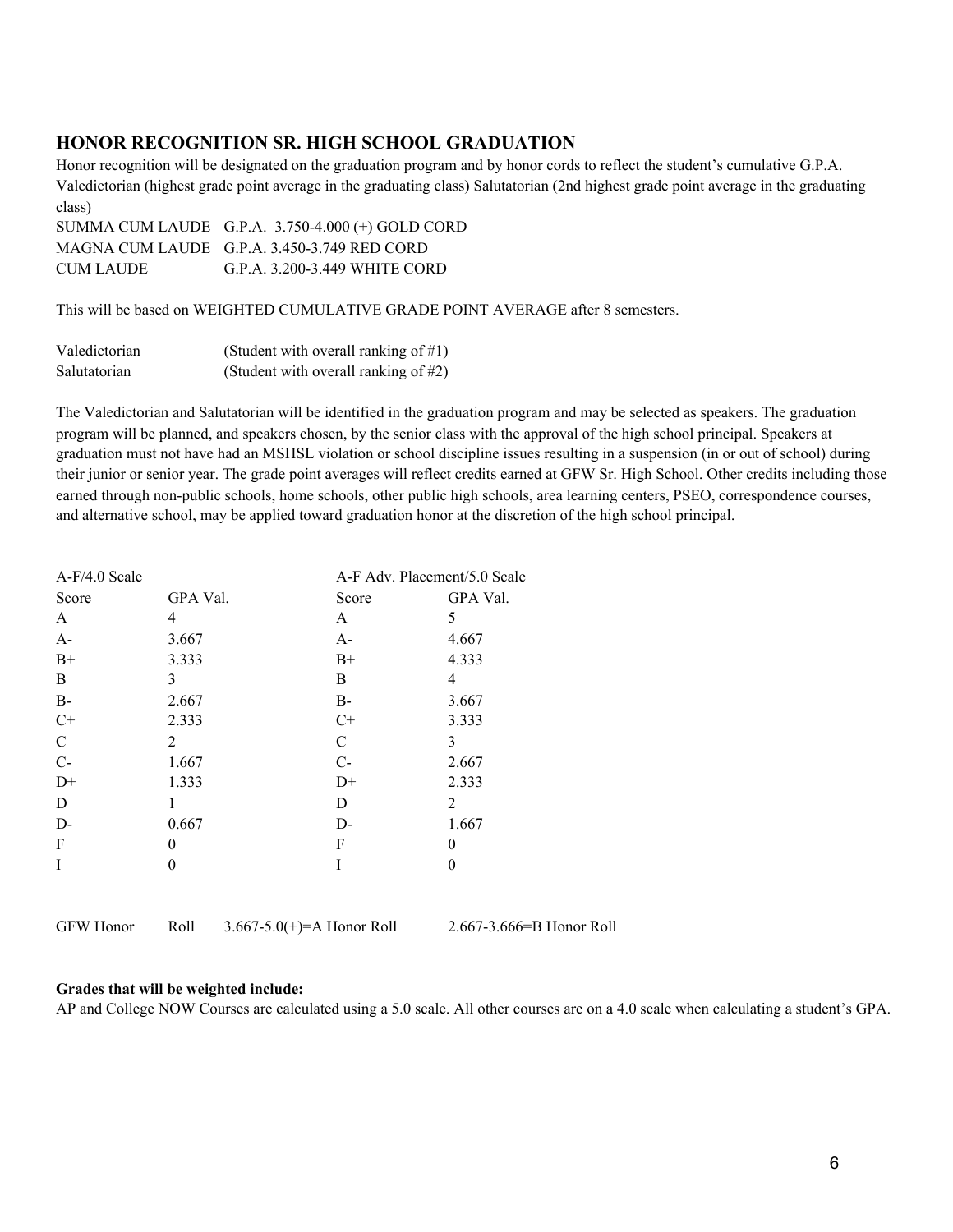#### **INCOMPLETE POLICY - grades 6-12**

If a student has been absent, they will be given the allotted time stated in the student absences section to turn in their work. Any incomplete not made up after two weeks following the end of the grading period will be a failing grade.

#### **SENIOR LUNCH PASS**

With written permission from parents on file, seniors may sign out to leave the building during lunch, but not use, be in, or around vehicles. Students are required to sign in to school upon return to school. Students are expected to report to class on time. This privilege is extended to juniors who meet the same criteria on the last school day of each week.

Students are expected to follow all expectations of student conduct outlined in the student handbook when on and off of school property during their designated lunch time and during all other times of the school day. Failure to do so will result in a loss of privileges to leave the building during designated lunch time.

#### **ATTENDANCE**

#### **ATTENDANCE INFORMATION**

Regular school attendance is one of the most important ingredients in achieving a successful education. When parents are involved and interested in their child's attendance and education, the child's attendance rate is higher. Minnesota law requires students to attend school.

Parents are obligated to compel the attendance of their child at school. Parents have the right to meet with appropriate school personnel to discuss their child's attendance.

The principal or designee shall determine whether the absence is excused or unexcused in accordance with district policy.

The procedures and consequences for being absent are listed below:

#### **PARENT'S AND GUARDIAN'S RESPONSIBILITY**

When a student must be absent from class for illness, religious observance, or unforeseeable emergencies, parents must inform the office of the school where your child attends (call or email) of the absence. This notification must be made on the day of the absence by 9:00 a.m. If it is not possible to contact the office by phone, a written note with parent signature must be received by our office within one

(1) school day upon the student's return. If we do not receive either a note or phone call, the absence will be considered unexcused. Students that leave the building at any time during the school day without notifying the Principal or the secretary, to receive permission to leave, will be considered unexcused absence. The student must sign out with parent permission. The school attendance policy and state law, in general, DO NOT accept the following as excused absences:

- 1) oversleeping;
- 2) parents needing an errand performed;
- 3) haircuts and beauty appointments;
- 4) friends or relatives visiting;
- 5) pets needing care;
- 6) friends and relatives needing a ride;
- 7) shopping;
- 8) missed bus or vehicle problems except in extremely severe weather;
- 9) senior pictures;
- 10) work;
- 11) other.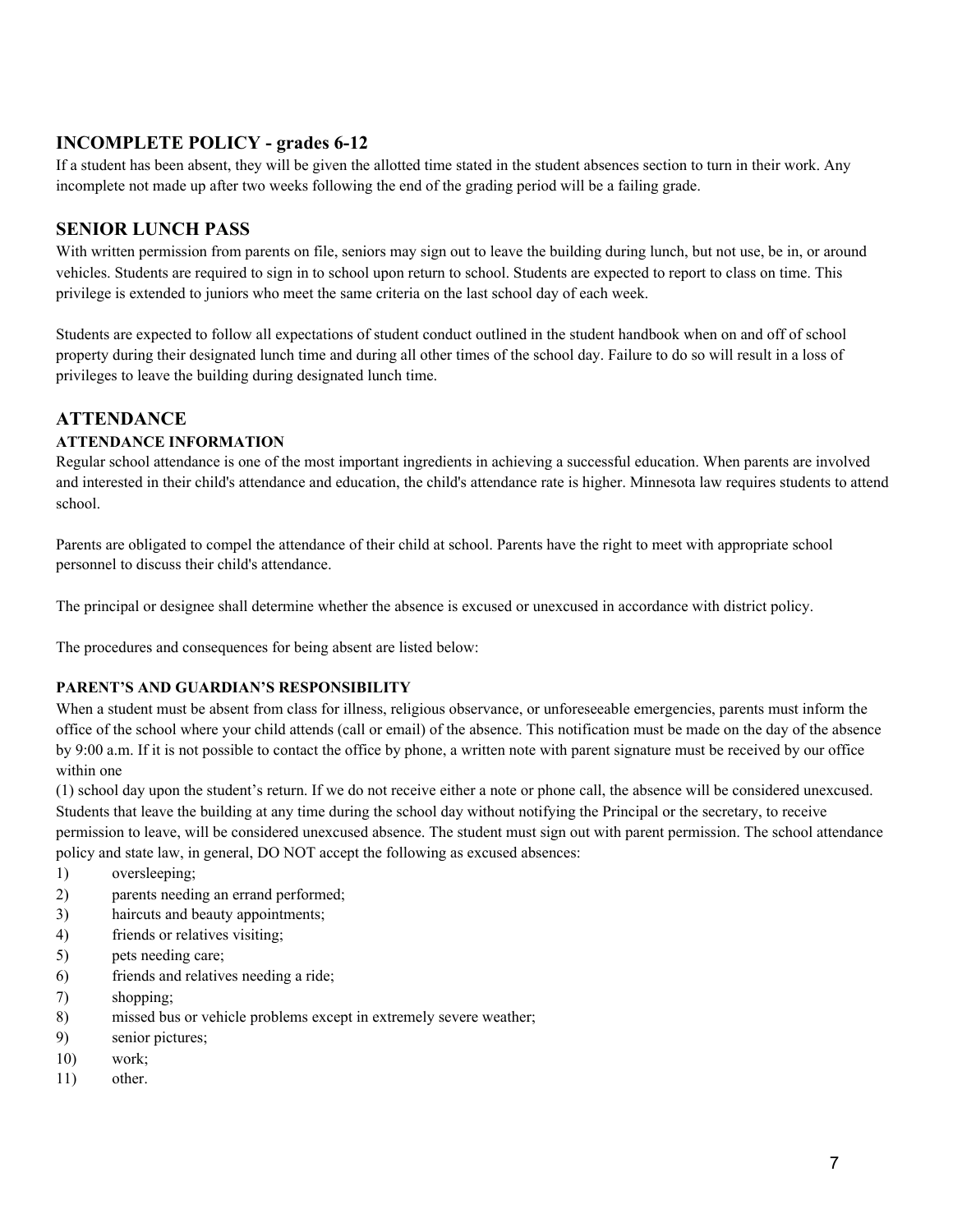All these excuses are viewed both by the school district and by state law as inappropriate disruptions to the student's education.

#### **CLASSIFICATIONS OF ABSENCES**

#### **A. SCHOOL AUTHORIZED ABSENCES:**

- 1. All school approved absences through the principal's office. College visits (2 days for Junior and 2 days for Seniors) School sponsored curriculum School suspension Authorized appointment with school personnel
	- 2. Official religious holidays.
	- 3. Death in the immediate family i.e. grandparents, brothers, sisters, and parents.
	- 4. Court ordered appearances with verification from the court.
	- 5. Medical appointments with verification from the medical facility.
	- Chiropractor Doctor Dentist Mental Health Optometrist Other valid professional appointments

#### **B. VERIFIED ABSENCES**

These absences need to be verified at the time a student returns to school. Examples would be illnesses, family emergencies, or pre-arranged absences with parental permission. Extended medical absences require a doctor's note.

#### **C. UNEXCUSED ABSENCES**

All absences not school authorized and not verified within one school day by parents are considered as unexcused. The authority to decide if an absence is excused rests with the Principal – not the parents.

At the beginning of each semester/trimester, absence accumulation will begin anew.

#### **D. TRUANCY**

Students who have absences that could lead to truancy will be tracked and parents will be notified, prior to legal action being taken.

#### **E. MAXIMUM ABSENCE POLICY (EXCUSED AND UNEXCUSED)**

An attendance contract will be put into place after 15 unexcused days or 125 unexcused periods. The contract will determine if a loss of credit is possible for the semester if further unexcused absences are incurred.

#### **F. MAKE UP POLICY**

All work for absences must be made up. Make-up work will be due "after the number of days absent plus one". Additional days may be granted at the discretion of the individual teacher.

#### **PRE-ARRANGED ABSENCES**

In the event you know you are going to be gone:

Notify the office, make sure to have a note or other form of verification from your parent about this absence.

Communicate with your teachers as to the duration of absence so that they can help keep your education on track. Do this as soon as you know you are going to be gone.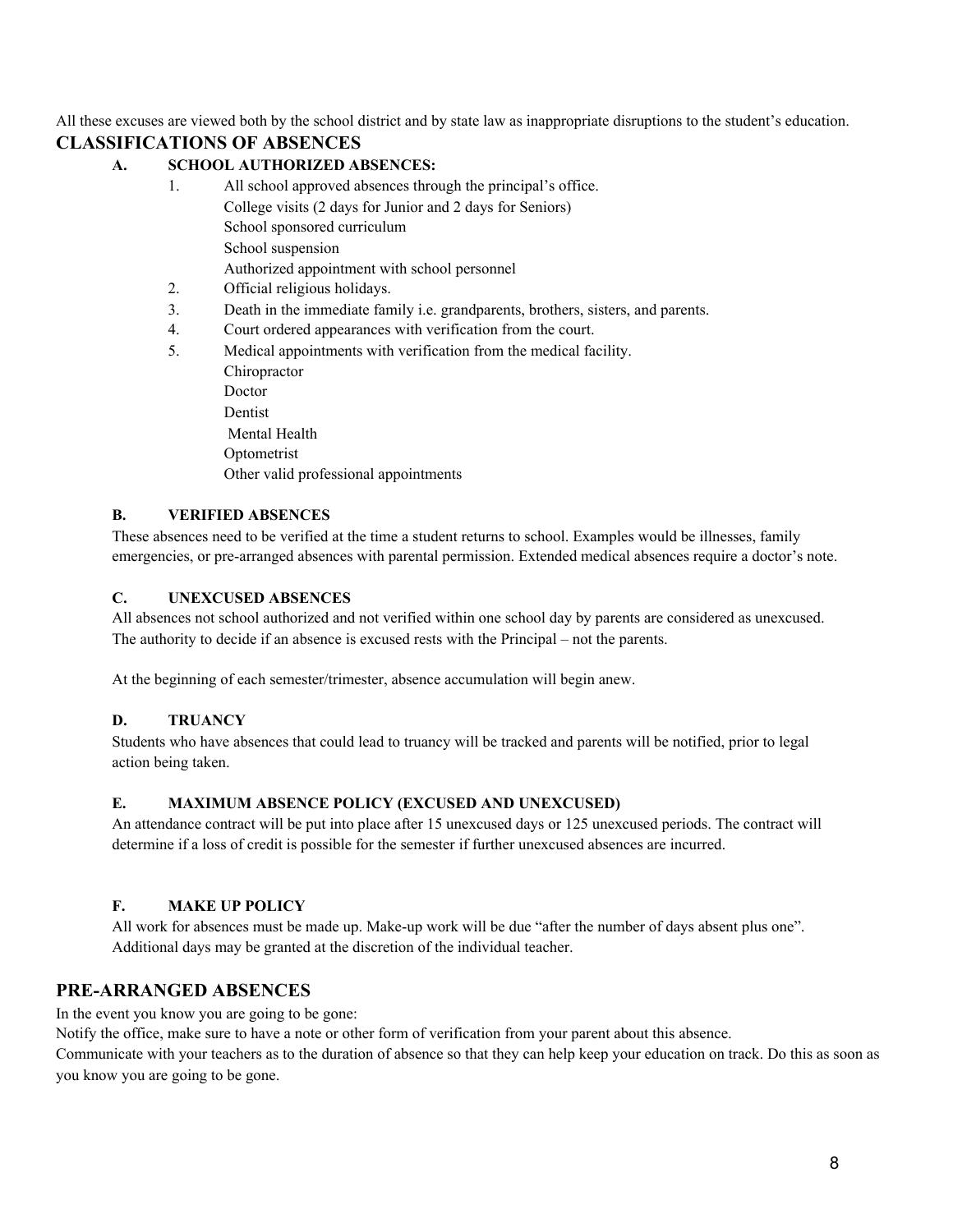#### **LEAVING THE BUILDING DURING THE DAY**

Students leaving the building during the school day **MUST** come to the office and get a **PERMIT TO LEAVE** slip from the secretary before they leave. Permission will be granted if the student has a note from his/her parent or guardian stating the reason to leave, the time the student should leave, and the date. If a note is not brought in, a phone call to the parent or guardian is necessary before permission will be granted for a student to leave the building. **AFTER** permission has been granted, students must sign out in the office. Students are not permitted in or around vehicles unless it is approved by a **PERMIT TO LEAVE** slip.

Any student who becomes ill during the school day must report to the Health Office or Principal's Office.

In order for a student to leave school for the illness, the student must check with the health paraprofessional, school nurse, principal or principal designee before they will be allowed to leave.

Students will be marked unexcused if these steps have not been followed. Please refer to the unexcused absence policy for the consequences.

#### **Jr./Sr. High School PROCEDURE FOLLOWING AN NON-PRE ARRANGED ABSENCE**

- Stop in the office before the start of the school day to verify the reason for the absence
- Check with your teacher to get your work.
- It is the responsibility of the student to get this from their teacher

#### **TARDIES**

Jr./Sr. High School - Students are tardy when they are not in their assigned seats at the designated building/class starting time which is usually marked by the bell. All unexcused tardiness is noted and becomes a part of the student's permanent record.

In grades 9-12 the accumulation of tardies will result in the following consequences.

First offense of five (5) tardies will result in one (1) hour of detention

Second offense of five (5) tardies will result (2) hours of detention

Third offense of five (5) tardies will result in one day of assigned In-School Suspension.

Fourth offense and every offense thereafter will result in continued suspension, in or out of school.

Elementary School - Students are tardy when they are not in their classroom at the designated building start time which will be marked by the bell. All unexcused tardiness is noted and goes on the permanent record.

#### **BUS**

#### **BUS PASSES**

Any request for rides other than those permanently scheduled must receive prior approval from the office and a bus pass will be issued. The bus pass must be presented to the driver at the time of boarding.

#### **BUS REGULATIONS**

Transportation by school bus is a privilege not a right. Disciplinary infractions may be reported by the bus drivers, students, school personnel or others. Consequences are assigned by the principal.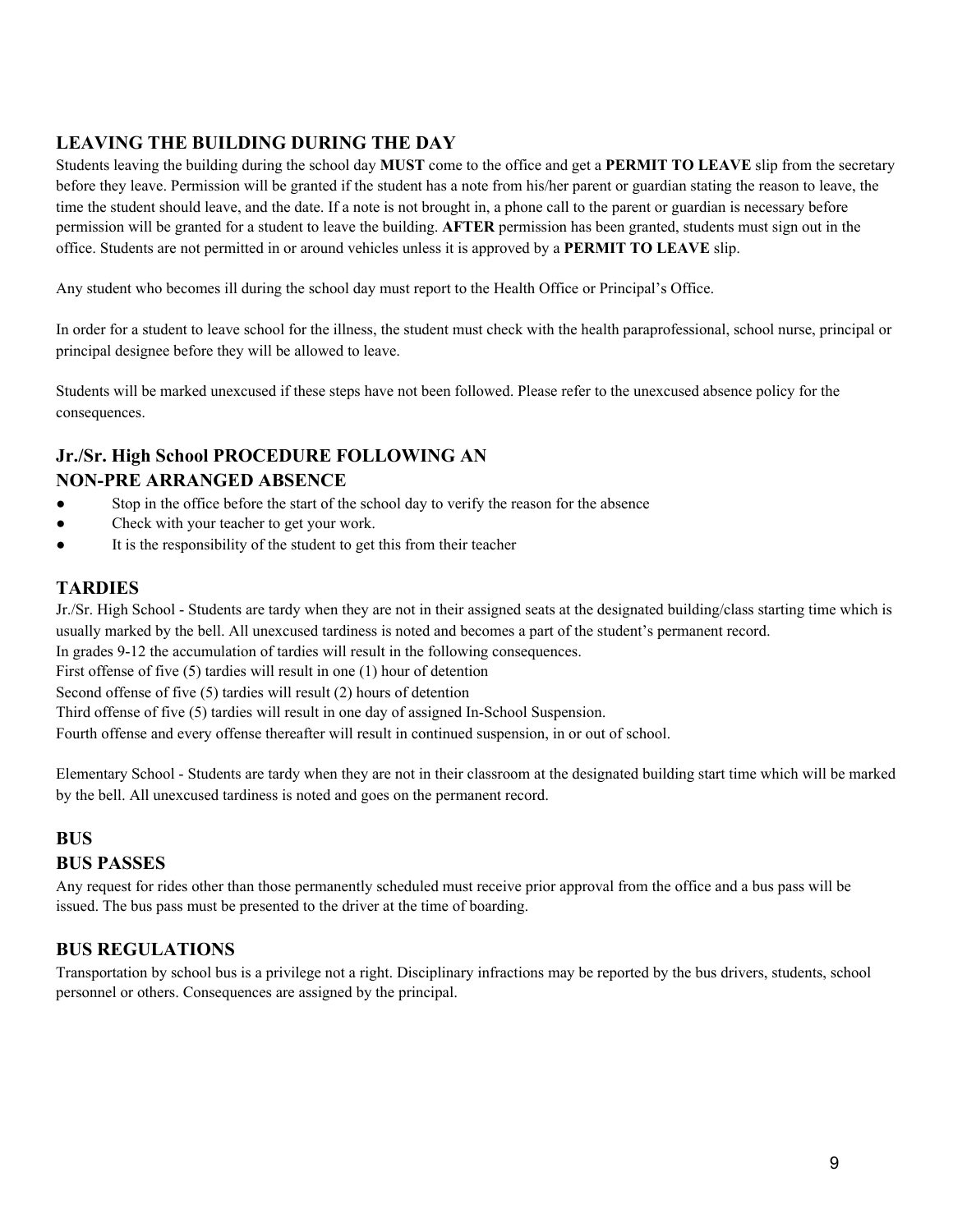#### **TRANSPORTATION Conduct Report**

| Student's Name   | Route or Shuttle |
|------------------|------------------|
| Class/Grade      | Bus No.          |
| Date of Incident | Driver's Name    |

#### **NOTICE TO PARENTS**

 $\mathcal{L}_\mathcal{L} = \{ \mathcal{L}_\mathcal{L} = \{ \mathcal{L}_\mathcal{L} = \{ \mathcal{L}_\mathcal{L} = \{ \mathcal{L}_\mathcal{L} = \{ \mathcal{L}_\mathcal{L} = \{ \mathcal{L}_\mathcal{L} = \{ \mathcal{L}_\mathcal{L} = \{ \mathcal{L}_\mathcal{L} = \{ \mathcal{L}_\mathcal{L} = \{ \mathcal{L}_\mathcal{L} = \{ \mathcal{L}_\mathcal{L} = \{ \mathcal{L}_\mathcal{L} = \{ \mathcal{L}_\mathcal{L} = \{ \mathcal{L}_\mathcal{$ 

 $\mathcal{L}_\mathcal{L} = \{ \mathcal{L}_\mathcal{L} = \{ \mathcal{L}_\mathcal{L} = \{ \mathcal{L}_\mathcal{L} = \{ \mathcal{L}_\mathcal{L} = \{ \mathcal{L}_\mathcal{L} = \{ \mathcal{L}_\mathcal{L} = \{ \mathcal{L}_\mathcal{L} = \{ \mathcal{L}_\mathcal{L} = \{ \mathcal{L}_\mathcal{L} = \{ \mathcal{L}_\mathcal{L} = \{ \mathcal{L}_\mathcal{L} = \{ \mathcal{L}_\mathcal{L} = \{ \mathcal{L}_\mathcal{L} = \{ \mathcal{L}_\mathcal{$ 

- 1. The purpose of this report is to inform you of a disciplinary incident involving the student on the school bus.
- 2. You are urged to both appreciate the action by the bus driver and to cooperate with the corrective action initiated today.

#### **Class I**

- ❏ Refusing to obey driver
- ❏ Failure to remain seated
- ❏ Profanity (comment)
- ❏ Name calling/teasing
- ❏ Spitting
- ❏ Moving/changing seats while bus in motion
- ❏ Bothering others (comments)
- ❏ Other (comment)

#### **Class II**

- ❏ Fighting
- ❏ Lighting Matches
- ❏ Hanging out window
- ❏ Smoking
- ❏ Throwing objects on bus
- ❏ Vandalism (comment)
- ❏ Other (comment)

Comments  $\blacksquare$ 

#### **STATUS OF REFERRAL:**

#### **Class I**

- ❏ 1st Offense warning, parent contact, review bus expectations
- ❏ 2nd Offense Detention or age appropriate consequence
- ❏ 3rd Offense PArent meeting, possible loss of bus privilege
- ❏ 4th Offense Parent meeting, loss of bus privilege at Administrator's discretion

#### **Class II**

- ❏ 1st Offense 3 days denial of bus privilege
- ❏ 2nd Offense 5 days denial of bus privilege
- ❏ 3rd Offense 10 days denial of bus privilege
- ❏ 4th Offense Administrator's Discretion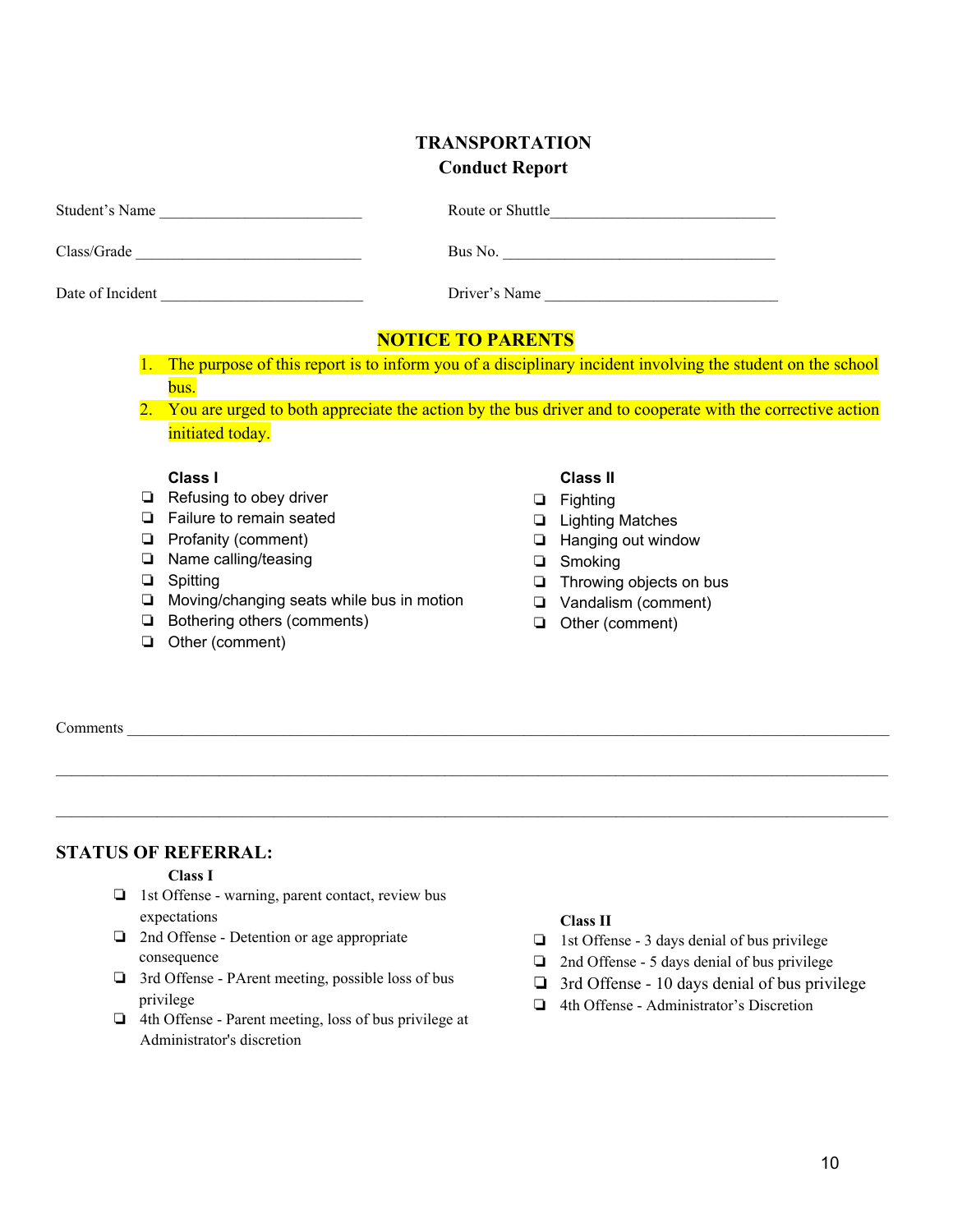#### **PRESENT ACTION AND RECOMMENDATIONS**

|                                 | $\Box$ Student regrets incident                                                        |      | Date of action                                                     |  |
|---------------------------------|----------------------------------------------------------------------------------------|------|--------------------------------------------------------------------|--|
|                                 | Administration has the discretion to give alternate consequences in any and all cases. |      |                                                                    |  |
|                                 |                                                                                        |      |                                                                    |  |
|                                 | Student denied bus privilege on                                                        |      | through $\frac{1}{\sqrt{1-\frac{1}{2}}\left(1-\frac{1}{2}\right)}$ |  |
|                                 |                                                                                        |      |                                                                    |  |
|                                 |                                                                                        |      |                                                                    |  |
| Bus Driver or Owner's Signature |                                                                                        |      | Administrator's Signature                                          |  |
|                                 |                                                                                        |      |                                                                    |  |
| Date                            |                                                                                        | Date |                                                                    |  |
|                                 |                                                                                        |      |                                                                    |  |

#### **A COPY WILL BE SENT TO PARENT, PRINCIPAL AND DRIVER**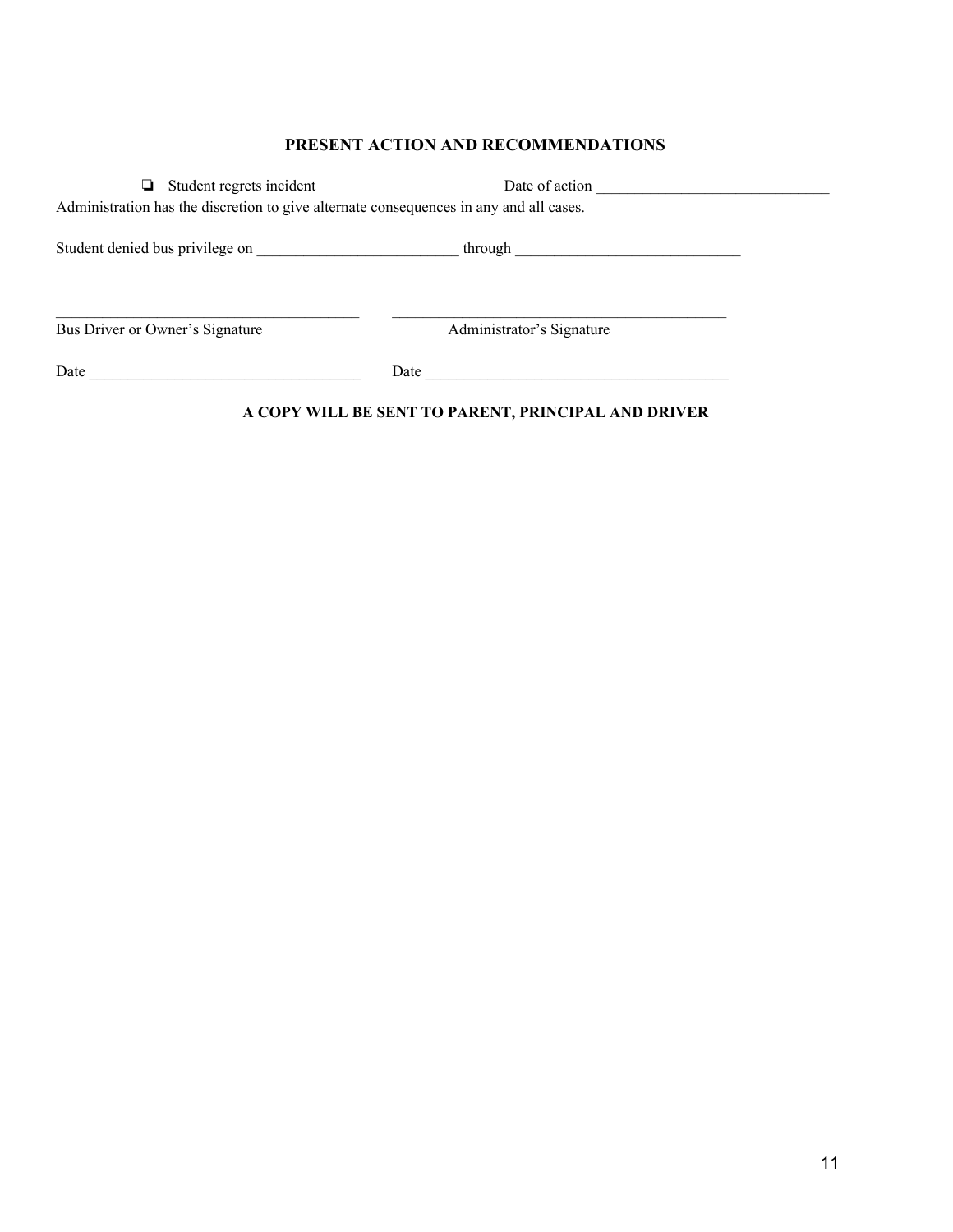#### **SCHOOL BUS WINTER SAFETY FOR STUDENTS**

#### **Do:**

- Do dress in warm winter clothing -- hats, mittens and boots.
- Do be on time at the bus stop
- Do wait for the bus several feet further off the road in a safe place in winter weather.
- Do use the handrail when boarding or exiting the bus to prevent slipping and injuring yourself on icy road surfaces or steps.
- Do keep your head and arms inside the windows when riding the bus to prevent frostbite and other injuries to your limbs and face.
- Do move away from the bus to a place where the driver can see you and you can see the driver after you get off the bus.
- Do cross 10 feet in front of the bus, but wait for the "all clear" signal from the driver before leaving the curb.
- Do keep all papers and articles in a backpack.

#### **Don't:**

- Don't throw snowballs at passing school buses or other vehicles you could shatter a window and injure someone inside or distract the driver and cause an accident.
- Don't stand or play on snow piles at the bus stop -- you could slide into the street in the path of oncoming traffic.
- Don't attempt to retrieve your books or lunch box from around or underneath the bus until after it has cleared the unloading zone.
- Don't push or shove when getting on or off the bus.
- Don't chase after the bus or attempt to grab the rear bumper.

#### **CONDUCT CHEATING**

Students caught cheating will lose credit for the assignment and will not be allowed to make up the work and may be subjected to further disciplinary action.

#### **CLASSROOM DISRUPTIONS**

If a teacher asks the student to leave the classroom, the student is to come to the Principal's Office IMMEDIATELY and explain the situation.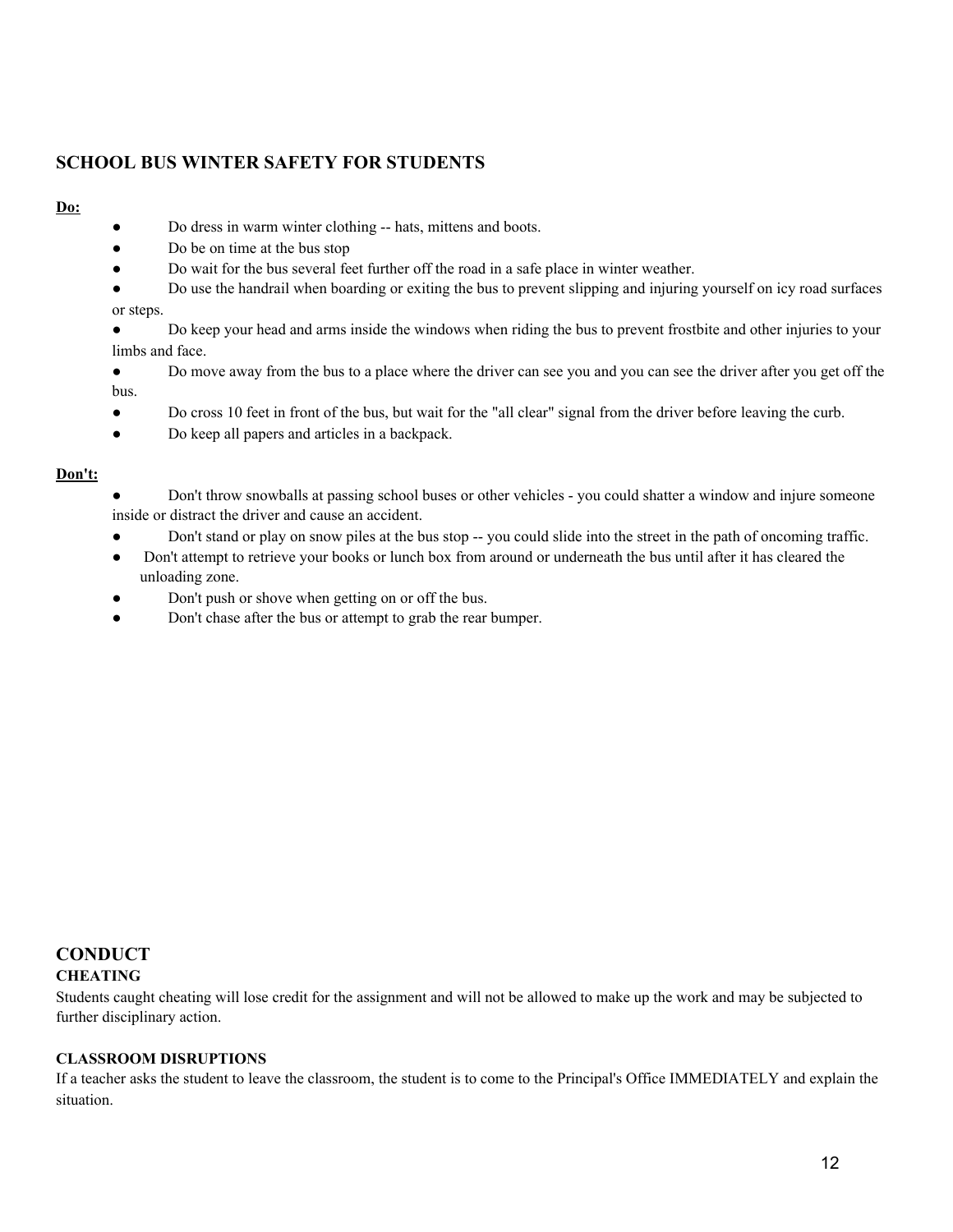#### **CLASSROOM MANAGEMENT**

Each teacher has a set of rules (classroom management plan) for their classroom. These rules and the school rules are to be followed in the classroom. When a student disobeys these rules, the teacher may assign detention.

**Jr./Sr. High School (6-12)** -If detention has been assigned by a teacher, the following procedure will be followed:

- 1. The teacher who assigns detention is expected to supervise the student(s) detention in his/her classroom.
- 2. The teacher will notify the parents of the detention.
- 3. The student will be allowed one day for arrangements (tell parents, arrange transportation, etc.)
- 4. Detention may be held before or after school at the discretion of the teacher.
- 5. A student who does not complete the assigned detention will be referred to the Principal.

#### **Elementary Discipline (K-5)**

The elementary school has a Positive Behavior Interventions and Support (PBIS) plan. The plan is The

Bird Way—Be Respectful, Be Responsible, Be Safe! This is an approach in behavior management on a school-wide level, in a specific setting such as the bus, hallways, cafeteria, classroom, recess, and when using technology. It is based on the idea that when students are taught clearly defined behavioral expectations 80-85% of students will meet these expectations. The 15-20% of students not responding to universal interventions will receive additional support through group and individual interventions.

**Tier I:** The key components of an effective school wide PBIS system are:

- Clearly defining and teaching a set of behavior expectations
- Consistently acknowledging and rewarding appropriate behavior
- Constructively addressing problematic behavior
- Effectively using behavior data to assess progress

**Tier II:** Focuses on students who are exhibiting behaviors that can be dealt with in the classroom but require intervention. The steps leading to intervention with minor infractions are as follows:

- 1. Warning
- 2. Think Sheet (Teacher may include time out and/or privilege loss as consequence
- 3. Home Link Think Sheet (Teacher may include time out and/or privilege loss as consequence)
- 4. **Possible Interventions:** Re-teaching of behaviors in small group or one on one and teacher phone call home, behavior charts, reflection sheets, conference with administrator
- 5. If the behaviors do not improve then an Office Discipline Referral may be made or referral to Tier 3 Interventions. **Tier III:** Focuses on students who have a major infraction (may include but is not limited to fighting, running away, continuous disrespect, behavior that disrupts an entire class over an extended time, destroying school property, verbal abuse, profanity, stealing, bringing a weapon to school, or bullying). The steps for invention with major infractions are as follows:
	- 1. In cases of major infractions students may be directed to the office immediately, or an Office Discipline Referral form is completed and accompanies a student to the office
	- 2. The administrator determines appropriate consequences and enters the referral electronically. Appropriate consequences may include time out, loss of privileges, work in school, in school or out of school suspension, bus suspension, etc.

3. A phone call home is made. If the student receives a suspension day, the notice is generated and sent to parent/guardian

4. **Possible Interventions:** Reteaching behaviors in small group or one on one. Functional Behavior Assessment Social Skills training. School Linked Mental Health, working with school Social Worker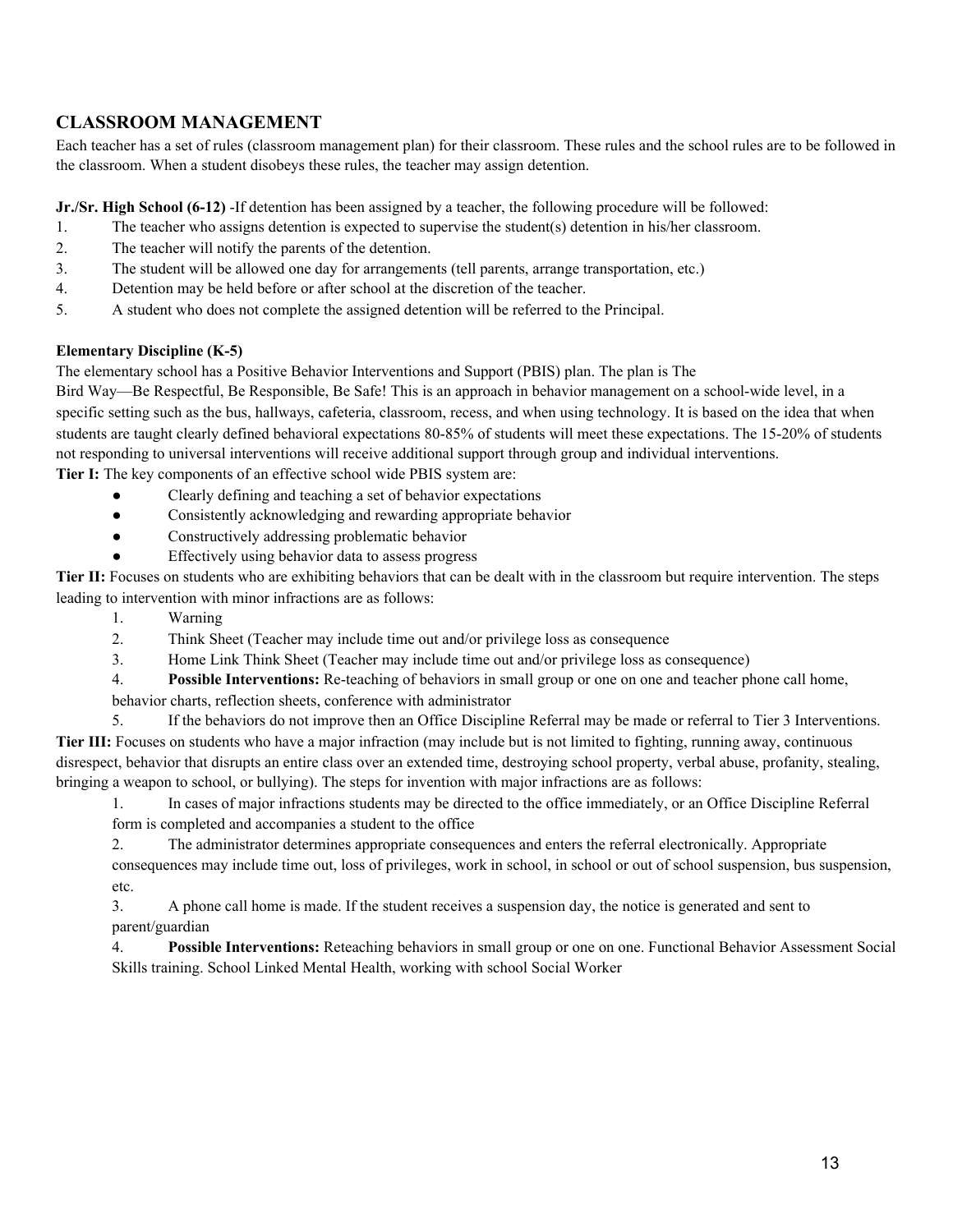#### **CODE OF STUDENT CONDUCT**

The following are examples of unacceptable behavior subject to disciplinary action by the school district. These examples are not intended to be an exclusive list. Any student who engages in any of these activities shall be disciplined in accordance with this policy. This policy applies to all school buildings, school grounds, and school property or property immediately adjacent to school grounds; school-sponsored activities or trips; school bus stops; school buses, school vehicles, school contracted vehicles, or any other vehicles approved for school district purposes; the area of entrance or departure from school premises or events; and all school-related functions, school-sponsored activities, events, or trips. School district property also may mean a student's walking route to or from school for purposes of attending school or school-related functions, activities, or events. While prohibiting unacceptable behavior subject to disciplinary action at these locations and events, the school district does not represent that it will provide supervision or assume liability at these locations and events. This policy also applies to any student whose conduct at any time or in any place interferes with or obstructs the mission or operations of the school district or the safety or welfare of the student, other students, or employees.

1. Violations against property including, but not limited to, damage to or destruction of school property or the property of others, failure to compensate for damage or destruction of such property, arson, breaking and entering, theft, robbery, possession of stolen property, extortion, trespassing, unauthorized usage, or vandalism;

- 2. The use of profanity or obscene language, or the possession of obscene materials;
- 3. Gambling, including, but not limited to, playing a game of chance for stakes;
- 4. Violation of the school district's Hazing Prohibition Policy;

5. Attendance problems including, but not limited to, truancy, absenteeism, tardiness, skipping classes, or leaving school grounds without permission;

- 6. Violation of the school district's Student Attendance Policy;
- 7. Opposition to authority using physical force or violence;
- 8. Using, possessing, or distributing tobacco or tobacco paraphernalia;

9. Using, possessing, distributing, intending to distribute, making a request to another person for (solicitation), or being under the influence of alcohol or other intoxicating substances or look-alike substances;

10. Using, possessing, distributing, intending to distribute, making a request to another person for (solicitation), or being under the influence of narcotics, drugs, or other controlled substances (except as prescribed by a physician), or look-alike substances (these prohibitions include medical marijuana or medical cannabis, even when prescribed by a physician, and one student sharing prescription medication with another student);

11. Using, possessing, or distributing items or articles that are illegal or harmful to persons or property including, but not limited to, drug paraphernalia;

12. Using, possessing, or distributing weapons, or look-alike weapons or other dangerous objects;

13. Violation of the school district's Weapons Policy;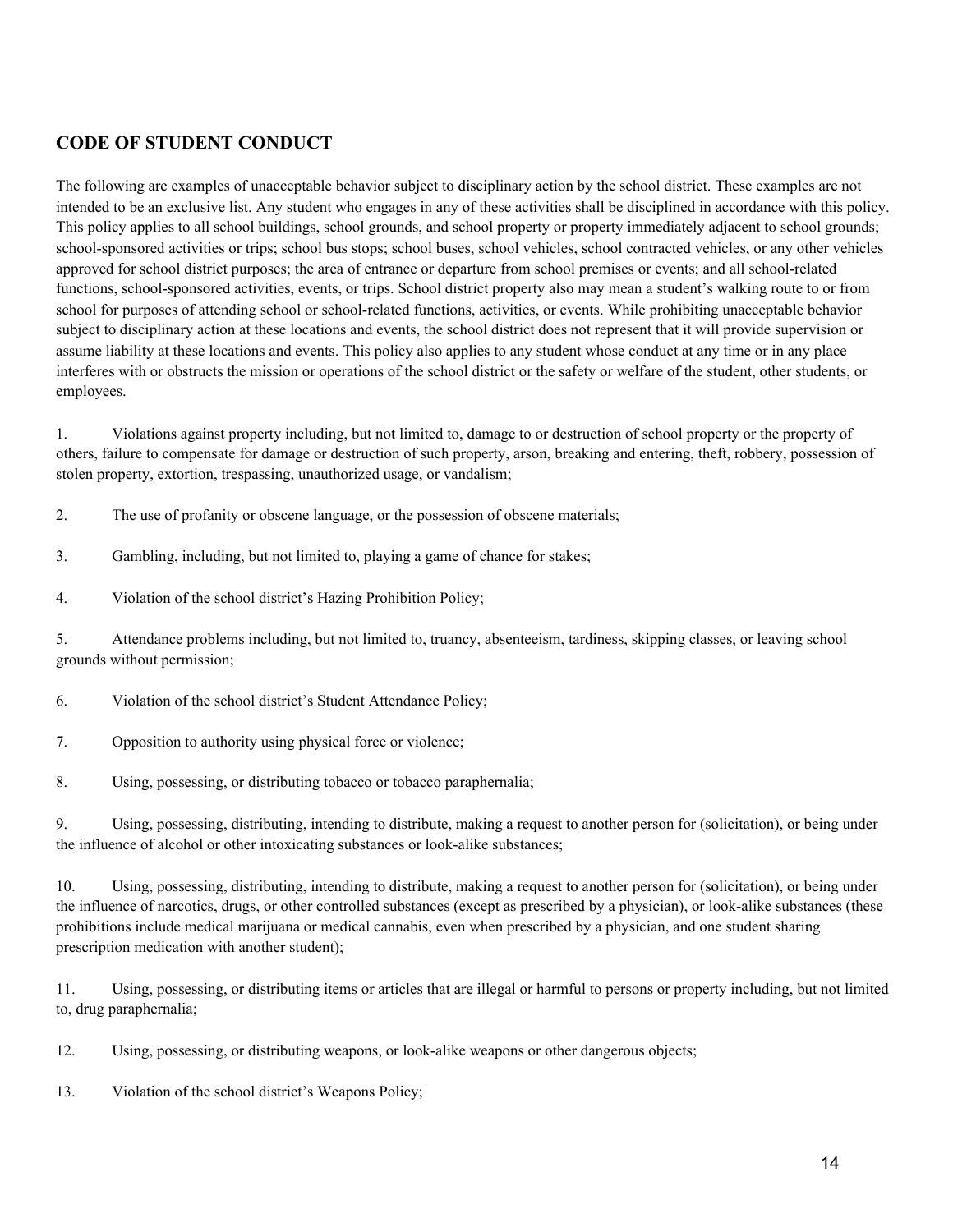14. Violation of the school district's Violence Prevention Policy;

15. Possession of ammunition including, but not limited to, bullets or other projectiles designed to be used in or as a weapon;

16. Possession, use, or distribution of explosives or any compound or mixture, the primary or common purpose or intended use of which is to function as an explosive;

17. Possession, use, or distribution of fireworks or any substance or combination of substances or article prepared for the purpose of producing a visible or an audible effect by combustion, explosion, deflagration or detonation;

18. Using an ignition device, including a butane or disposable lighter or matches, inside an educational building and under circumstances where there is a risk of fire, except where the device is used in a manner authorized by the school;

19. Violation of any local, state, or federal law as appropriate;

20. Acts disruptive of the educational process, including, but not limited to, disobedience, disruptive or disrespectful behavior, defiance of authority, cheating, insolence, insubordination, failure to identify oneself, improper activation of fire alarms, or bomb threats;

21. Violation of the school district's Internet Acceptable Use and Safety Policy;

22. Possession of nuisance devices or objects which cause distractions and may facilitate cheating including, but not limited to, pagers, radios, and phones, including picture phones;

23. Violation of school bus or transportation rules or the school district's Student Transportation Safety Policy;

24. Violation of parking or school traffic rules and regulations, including, but not limited to, driving on school property in such a manner as to endanger persons or property;

25. Violation of directives or guidelines relating to lockers or improperly gaining access to a school locker;

26. Violation of the school district's Search of Student Lockers, Desks, Personal Possessions, and Student's Person Policy;

27. Violation of the school district's Student Use and Parking of Motor Vehicles; Patrols, Inspections, and Searches Policy;

28. Possession or distribution of slanderous, libelous, or pornographic materials;

29. Violation of the school district' Bullying Prohibition Policy;

30. Student attire or personal grooming which creates a danger to health or safety or creates a disruption to the educational process, including clothing which bears a message which is lewd, vulgar, or obscene, apparel promoting products or activities that are illegal for use by minors, or clothing containing objectionable emblems, signs, words, objects, or pictures communicating a message that is racist, sexist, or otherwise derogatory to a protected minority group or which connotes gang membership;

31. Criminal activity;

32. Falsification of any records, documents, notes, or signatures;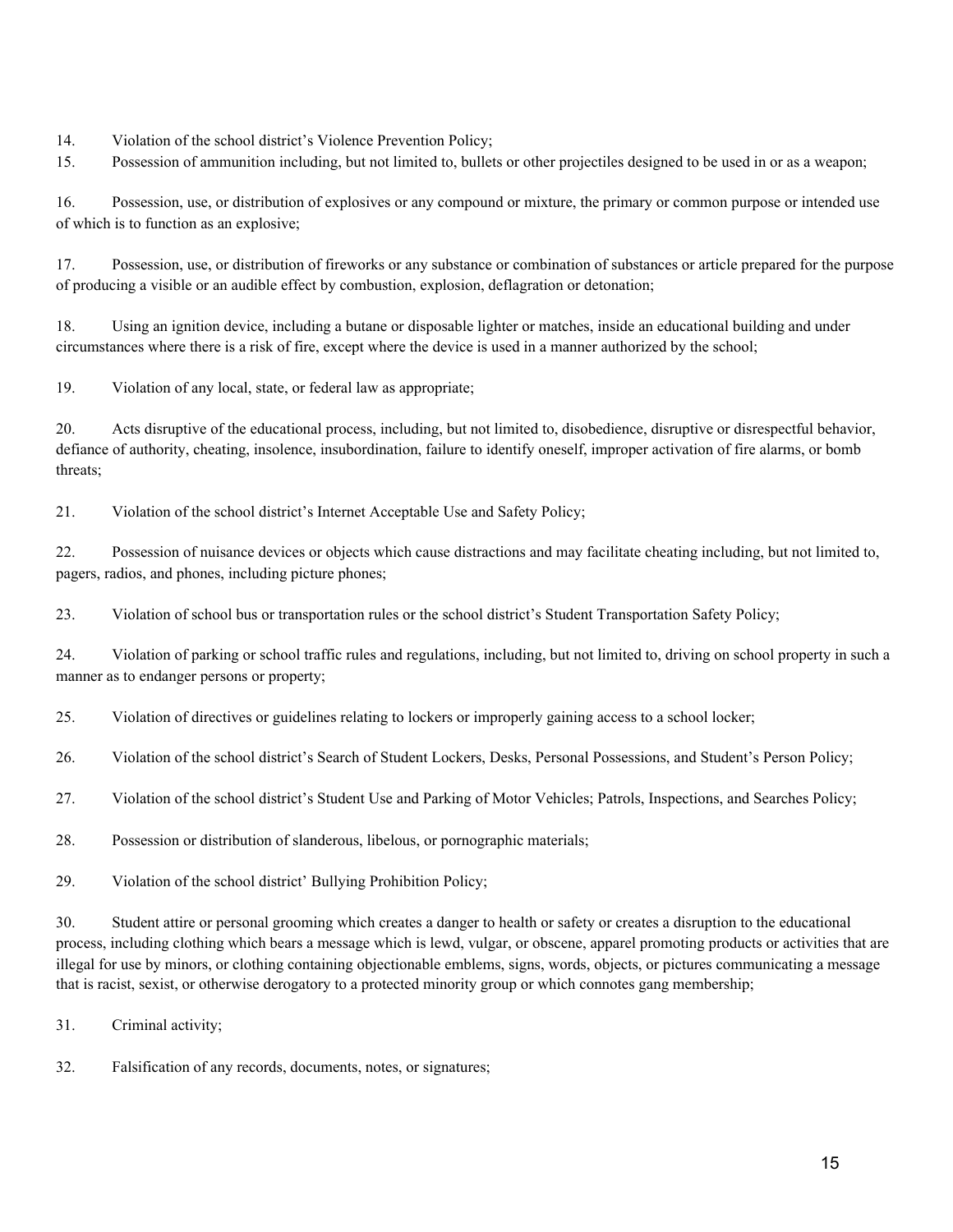33. Tampering with, changing, or altering records or documents of the school district by any method including, but not limited to, computer access or other electronic means;

34. Scholastic dishonesty which includes, but is not limited to, cheating on a school assignment or test, plagiarism, or collusion, including the use of picture phones or other technology to accomplish this end;

35. Impertinent or disrespectful language toward teachers or other school district personnel;

36. Violation of the school district's Harassment and Violence Policy;

37. Actions, including fighting or any other assaultive behavior, which causes or could cause injury to the student or other persons or which otherwise endangers the health, safety, or welfare of teachers, students, other school district personnel, or other persons;

38. Committing an act which inflicts great bodily harm upon another person, even though accidental or a result of poor judgment;

39. Violations against persons, including, but not limited to, assault or threatened assault, fighting, harassment, interference or obstruction, attack with a weapon, or look-alike weapon, sexual assault, illegal or inappropriate sexual conduct, or indecent exposure;

40. Verbal assaults or verbally abusive behavior including, but not limited to, use of language that is discriminatory, abusive, obscene, threatening, intimidating, or that degrades other people;

41. Physical or verbal threats including, but not limited to, the staging or reporting of dangerous or hazardous situations that do not exist;

42. Inappropriate, abusive, threatening, or demeaning actions based on race, color, creed, religion, sex, marital status, status with regard to public assistance, disability, national origin, or sexual orientation;

43. Violation of the school district's Distribution of Nonschool-Sponsored Materials on School Premises by Students and Employees Policy;

44. Violation of school rules, regulations, policies, or procedures, including, but not limited to, those policies specifically enumerated in this policy;

45. Other acts, as determined by the school district, which are disruptive of the educational process or dangerous or detrimental to the student or other students, school district personnel or surrounding persons, or which violate the rights of others or which damage or endanger the property of the school, or which otherwise interferes with or obstruct the mission or operations of the school district or the safety or welfare of students or employees.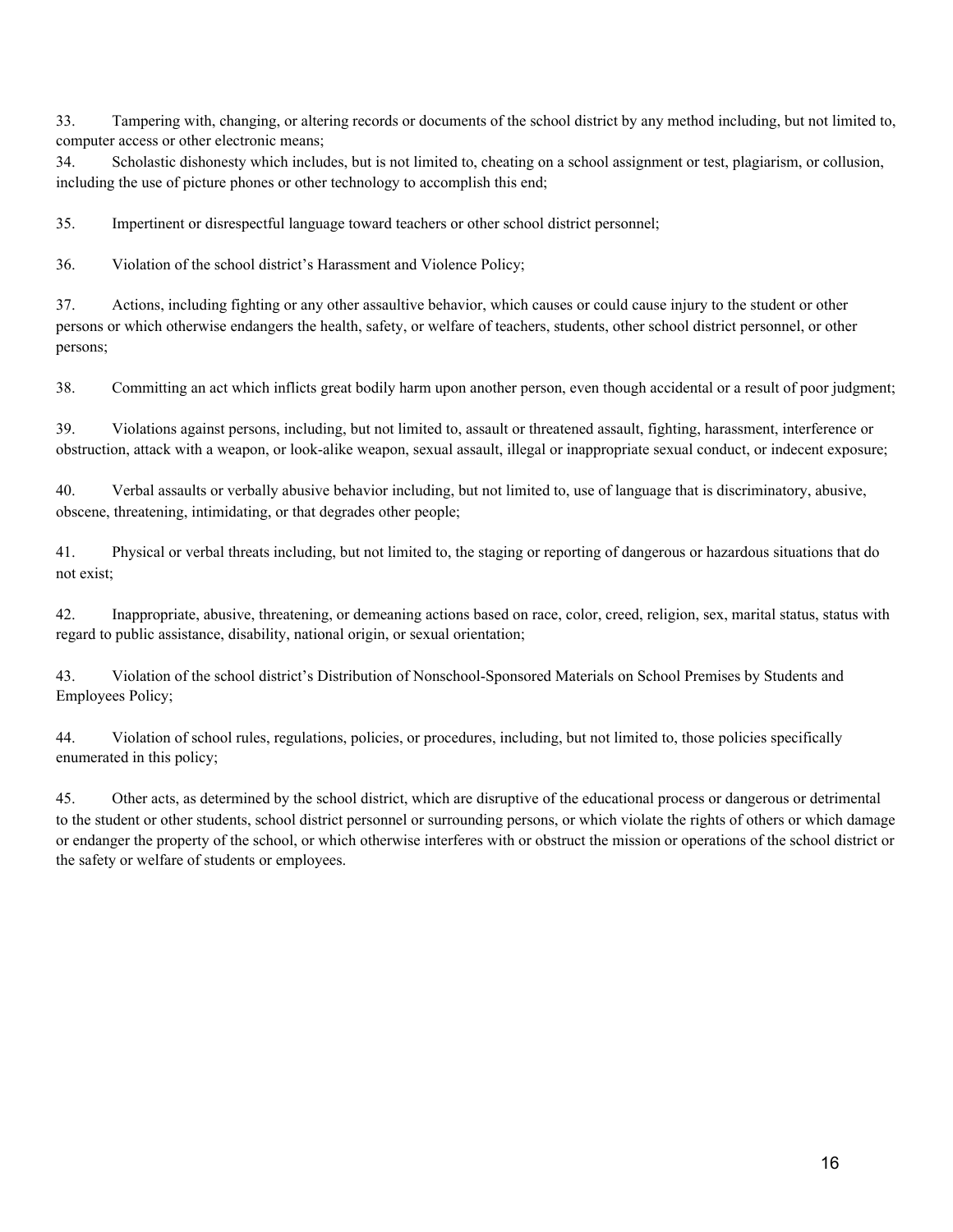#### **DISCIPLINARY ACTION OPTIONS**

The general policy of the school district is to utilize progressive discipline to the extent reasonable and appropriate based upon the specific facts and circumstances of student misconduct. The specific form of discipline chosen in a particular case is solely within the discretion of the school district. At a minimum, violation of school district rules, regulations, policies, or procedures will result in discussion of the violation and a verbal warning. The school district shall, however, impose more severe disciplinary sanctions for any violation, including exclusion or expulsion, if warranted by the student's misconduct, as determined by the school district. Disciplinary action may include, but is not limited to, one or more of the following:

A. Student conference with teacher, principal, counselor, or other school district personnel, and verbal warning;

B. Confiscation by school district personnel and/or by law enforcement of any item, article, object, or thing, prohibited by, or used in the violation of, any school district policy, rule, regulation, procedure, or state or federal law. If confiscated by the school district, the confiscated item, article, object, or thing will be released only to the parent/guardian following the completion of any investigation or disciplinary action instituted or taken related to the violation.

- C. Parent contact;
- D. Parent conference;
- E. Removal from class;
- F. In-school suspension;
- G. Suspension from extracurricular activities;
- H. Detention or restriction of privileges;
- I. Loss of school privileges;
- J. In-school monitoring or revised class schedule;
- K. Referral to in-school support services;
- L. Referral to community resources or outside agency services;
- M. Financial restitution;
- N. Referral to police, other law enforcement agencies, or other appropriate authorities;
- O. A request for a petition to be filed in district court for juvenile delinquency adjudication;
- P. Out-of-school suspension under the Pupil Fair Dismissal Act;
- Q. Preparation of an admission or readmission plan;
- R. Saturday school;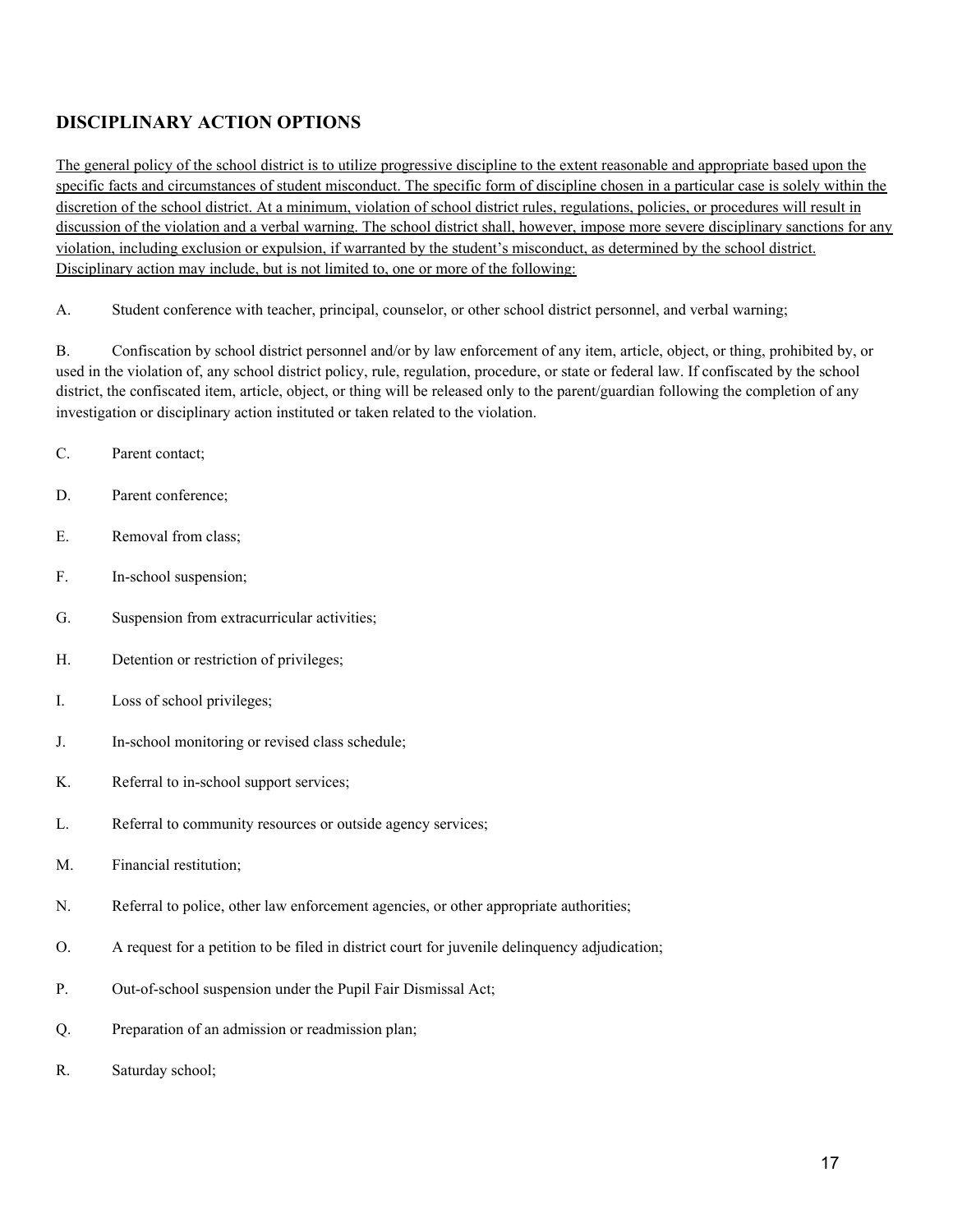- S. Expulsion under the Pupil Fair Dismissal Act;
- T. Exclusion under the Pupil Fair Dismissal Act; and/or
- U. Other disciplinary action as deemed appropriate by the school district.

#### **Consequences - Grades 6-12**

The following disciplinary guidelines will be implemented at the discretion of the Principal or Student Dean. Disciplinary infractions will generally result in the following progression of consequences along with parent/guardians being notified:

- 1. Detention(s) and meet with Student Dean or Principal
- 2. Suspension\*
- 3. Three-day suspension
- 4. Five-day suspension and meet with superintendent
- 5. Begin expulsion procedure

\*A written contract signed by parents or guardians, student, and principal or student dean will be required to readmit students who have been assigned out-of-school suspension.

#### **DETENTION POLICY**

The student will serve their detention as assigned.

Students will be expected to follow the established expectations as determined by the supervisor. Failure to do so may result in further disciplinary action.

#### **DRUG FREE SCHOOLS**

General Statement of Policy

- Use of controlled substances, toxic substances, and alcohol before, during, or after school hours, at school or in any other school location, is prohibited as general policy. Paraphernalia associated with controlled substances is prohibited.
- It shall be a violation of this policy for any student, teacher, administrator, other school district personnel, or member of the public to use alcohol, toxic substances or controlled substances in any school location.
- The school district will act to enforce this policy and to discipline or take appropriate action against any student, teacher, administrator, school personnel, or member of the public who violates this policy.

#### **Definitions**

- "Alcohol" includes any alcoholic beverage, malt beverage, or fortified wine or other intoxicating liquor.
- "Controlled substances" include narcotic drugs, tobacco, hallucinogenic drugs, amphetamines, barbiturates, marijuana, anabolic steroids, or any other controlled substance as defined in Schedules I through V of the Controlled Substances Act, 21 U.S.C. § 812, including analogues and look-alike drugs.
- "Toxic substances" includes glue, cement, aerosol paint, or other substances used or possessed with the intent of inducing intoxication or excitement of the central nervous system.

● "Use" includes to sell, buy, distribute, dispense, possess, use or be under the influence of alcohol and/or controlled substances, whether or not for the purpose of receiving remuneration or consideration.

- "Possess" means to have on one's person, in one's effects, or in an area subject to one's control.
- "School district location" includes any school building or on any school premises; on any

school-owned vehicle or in any other school-approved vehicle used to transport students to and from school or school activities; off school property at any school-sponsored or school- approved activity, event or function, such as a field trip or athletic event, where students are under the jurisdiction of the school district; or during any period of time such employee is supervising students on behalf of the school district or otherwise engaged in school district business.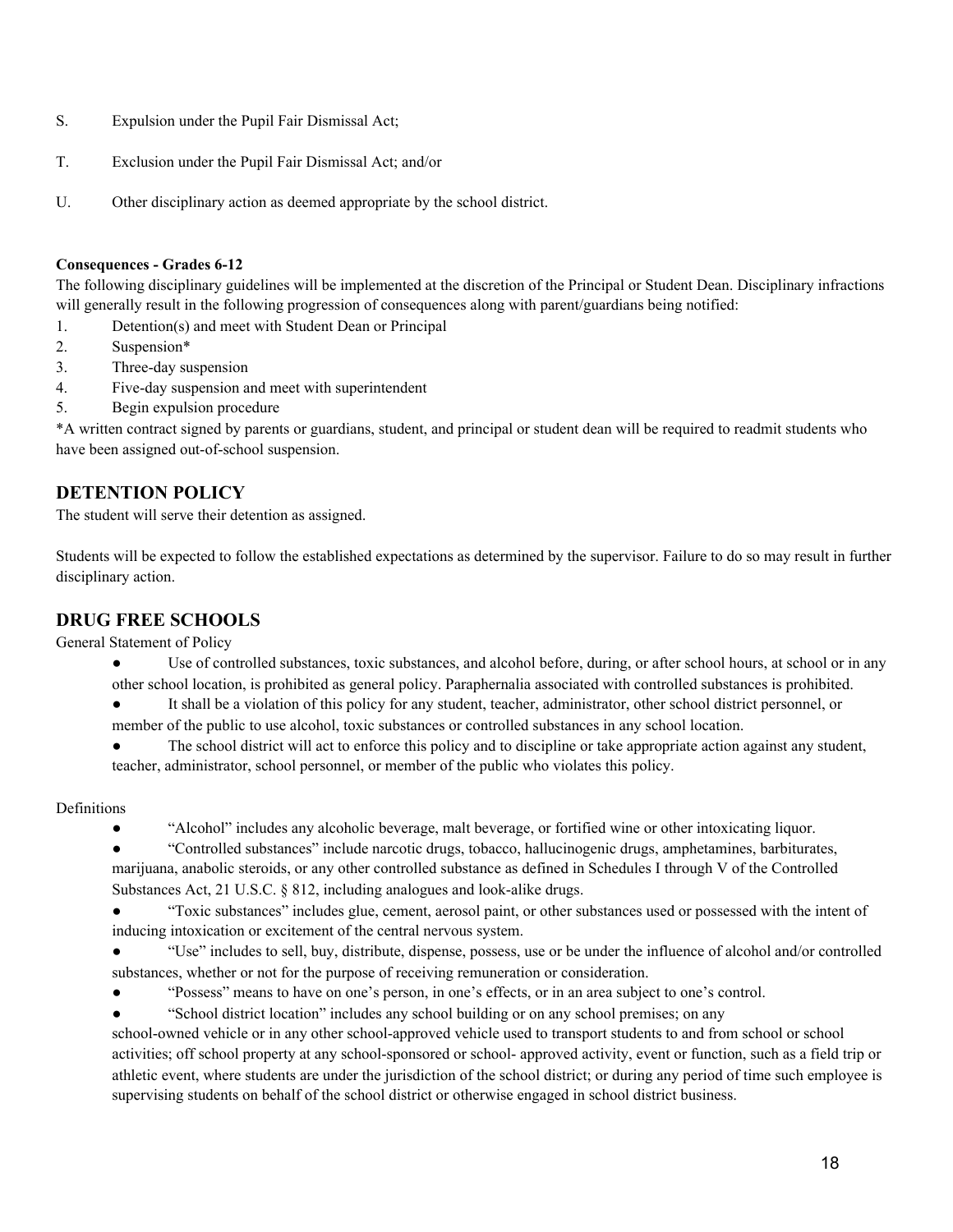#### Exceptions

It shall not be a violation of this policy for a person to bring onto a school location, for such a person's own use, a controlled substance which has a currently accepted medical use in treatment in the United States and the person has a physician prescription for the substance. The person shall comply with the relevant procedures of this policy.

It shall not be a violation of this policy for a person to possess an alcoholic beverage in a school location when the possession is within the exceptions of Minn. Stat. §624.701, Subd. 1a (experiments in laboratories or pursuant to a temporary license under Minn. Stat. § 340A.404, Subd. 10 and § 340A.403, Subd. 2).

#### Procedures

Students who have a prescription from a physician for medical treatment with a controlled

substances are permitted to possess such controlled substance and associated necessary paraphernalia, such as an inhaler or syringe. The student must provide a copy of the prescription [to the school nurse or principal or other designated staff] to be kept on file, along with other emergency information. It is the responsibility of the student to provide a copy of a renewal after a prescription has expired.

Employees who have a prescription from a physician for medical treatment with a controlled

substances are permitted to possess such controlled substance and associated necessary paraphernalia, such as an inhaler or syringe. The employee must inform his or her supervisor. The employee may be required to provide a copy of the prescription.

● Employees are subject to the school district's drug and alcohol testing policies and procedures.

● Members of the public are not permitted to possess controlled substances in a school location except with the express permission of the Superintendent.

Possession of alcohol on school grounds pursuant to the exceptions of Minn. Stat.  $\S$  624.701,

Subd. 1a, shall be by permission of the school board only. The applicant for permission shall apply in writing and shall follow the school board procedures for placing an item on the agenda.

#### Enforcement

Students

- A student who violates the terms of this policy shall be subject to discipline in accordance with the school district's discipline policy. Such discipline may include suspension or expulsion from school.
- The student may be referred to a drug or alcohol assistance or rehabilitation program and/or to law enforcement officials where appropriate.

#### Employee

An employee who violates the terms of this policy is subject to disciplinary action, including nonrenewal, suspension, termination or discharge as deemed appropriate by the school board

In addition, any employee who violates the terms of this policy may be required to satisfactorily participate in a drug and/or alcohol abuse assistance or rehabilitation program approved by the school district. Any employee who fails to satisfactorily participate in and complete such a program is subject to nonrenewal, suspension or termination as deemed appropriate by the school board.

● As a condition of employment in any federal grant, an employee who is engaged directly or indirectly in performance of a federal grant shall abide by the terms of this policy and shall notify his/her supervisor in writing of his/her conviction of any criminal drug statute for a violation occurring in any of the places listed above on which work on a school district federal grant is performed, no later than five (5) calendar days after such conviction.

Sanctions against employees, including nonrenewal, suspension, termination or discharge shall be pursuant to and in accordance with applicable statutory authority, collective bargaining agreements and school district policies The Public.

● A member of the public who violates this policy shall be informed of the policy and asked to leave. If necessary, law enforcement officials will be notified and asked to provide an escort.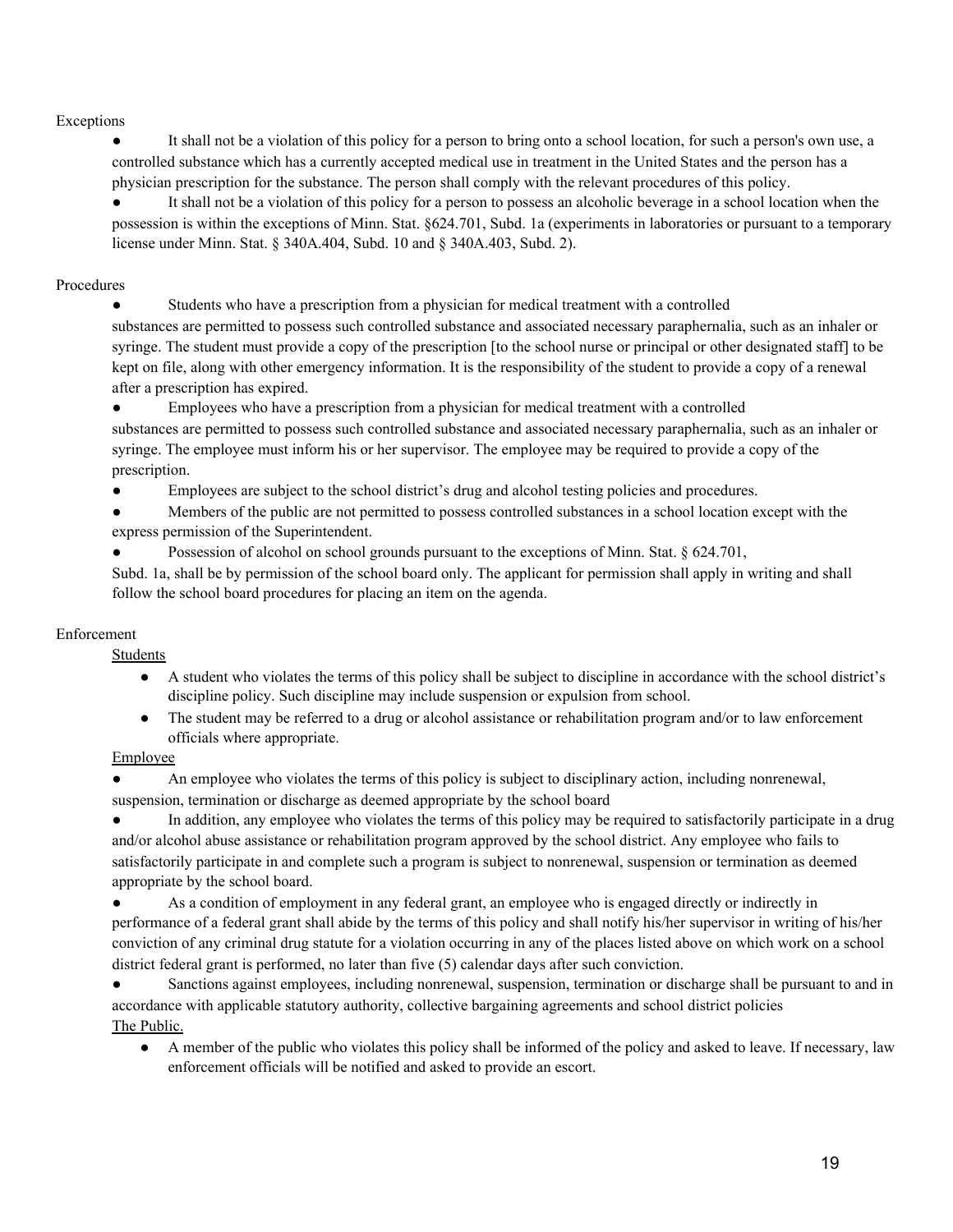#### **EXPULSION**

Expulsion or exclusion, which is being removed from school, may be imposed in accordance with the Pupil Fair Dismissal Act.

#### **HARASSMENT AND VIOLENCE**

It is the policy of the school district to maintain a learning and working environment that is free from religious, racial or sexual harassment and violence. The school district prohibits any form of religious, racial or sexual harassment and violence.

It shall be a violation of this policy for any pupil, teacher, administrator or other school personnel of the school district to harass a pupil, teacher, administrator or other school personnel through conduct or communication of a sexual nature or regarding religion and race as defined by this policy. (For purposes of this policy, school personnel includes school board members, school employees, agents, volunteers, contractors or persons subject to the supervision/control of the district.)

It shall be a violation of this policy for any pupil, teacher, administrator or other school personnel of the school district to inflict, threaten to inflict, or attempt to inflict religious, racial or sexual violence upon any pupil, teacher, administrator or other school personnel.

The school district will act to investigate all complaints, either formal or informal, verbal or written, of religious, racial or sexual harassment or violence, and to discipline or take appropriate action against any pupil, teacher, administrator or other school personnel who is found to have violated this policy.

#### **HAZING PROHIBITION**

The purpose of this policy is to maintain a safe learning environment for students and staff that is free from hazing. Hazing activities of any type are inconsistent with the educational goals of the school district and are prohibited at all times.

#### **General Statement of Policy**

- No student, teacher, administrator, volunteer, contractor or other employee of the school district shall plan, direct, encourage, aid or engage in hazing.
- No teacher, administrator, volunteer, contractor or other employee of the school district shall permit, condone or tolerate hazing.
- Apparent permission or consent by a person being hazed does not lessen the prohibitions contained in this policy
- This policy applies to behavior that occurs on or off school property and during and after school hours.
- A person who engages in an act that violates school policy or law in order to be initiated into or affiliated with a student organization shall be subject to discipline for that act.

● The school district will act to investigate all complaints of hazing and will discipline or take appropriate action against any student, teacher, administrator, volunteer, contractor or other employee of the school district who is found to have violated this policy.

#### **Definitions**

A. "Hazing" means committing an act against a student, or coercing a student into committing an act, that creates a substantial risk of harm to a person, in order for the student to be initiated

into or affiliated with a student organization, or for any other purpose. The term hazing includes, but is not limited to:

1. Any type of physical brutality such as whipping, beating, striking, branding, electronic shocking or placing a harmful substance on the body.

2. Any type of physical activity such as sleep deprivation, exposure to weather, confinement in a restricted area, calisthenics or other activity that subjects the student

to an unreasonable risk of harm or that adversely affects the mental or physical health or safety of the student.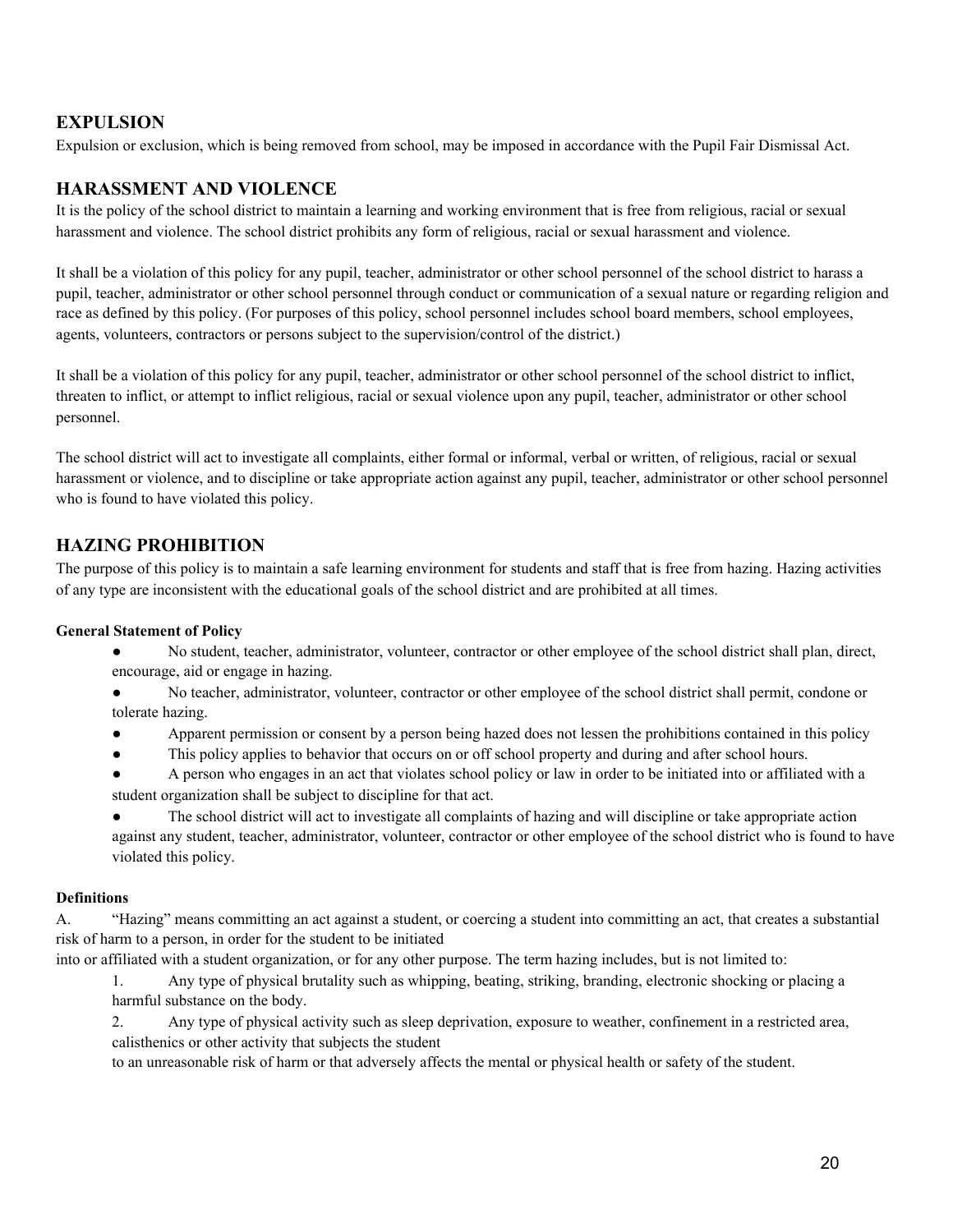3. Any activity involving the consumption of any alcoholic beverage, drug, tobacco product or any other food, liquid, or substance that subjects the student to an unreasonable risk of harm or that adversely affects the mental or physical health or safety of the student.

4. Any initiation related activity that intimidates or threatens the student with ostracism, that subjects a student to extreme mental stress, embarrassment, shame or humiliation, that adversely affects the mental health or dignity of the student or discourages the student from remaining in school.

5. Any activity that causes or requires the student to perform a task that involves violation of state or federal law or of school district policies or regulations.

B. "Student organization" means a group, club or organization having students as its primary members or participants. It includes grade levels, classes, teams, activities or particular school events. A student organization does not have to be a official school organization to come within the terms of this definition.

#### **Reporting Procedures**

Any person who believes he or she has been the victim of hazing or any person with knowledge of belief of conduct which may constitute hazing shall report the alleged acts immediately to the building principal.

#### **OUT OF SCHOOL SUSPENSION**

Out of School Suspensions may range in length from one class period to multiple days. All suspensions will be conducted according to the guidelines of the Pupil Fair Dismissal Act. All work missed must be completed and turned in on the day returning from a suspension or the student may receive a zero. It is the parent's responsibility to coordinate with the school to get the work for their students.

#### **IN-SCHOOL SUSPENSION**

In-School suspension will be monitored at all times. All work must be completed by the end of the day or the student may receive a zero.

#### **WEAPONS POLICY**

#### **General Statement of Policy**

No student or nonstudent, including adults and visitors, shall possess, use or distribute a weapon when in a school location. Definition

#### A. "Weapon"

1. A "weapon" means any object, device or instrument designed as a weapon or through its use is capable of threatening or producing bodily harm or which may be used to inflict self-injury including, but not limited to, any firearm, whether loaded or unloaded; air guns; pellet guns; BB guns; all knives; blades; clubs; metal knuckles; numchucks; throwing stars; explosives; fireworks; mace and other propellants; stun guns; ammunition; poisons; chains; arrows; and objects that have been modified to serve as a weapon.

2. No student shall possess, use or distribute any object, device or instrument having the appearance of a weapon and such objects, devices or instruments shall be treated as weapons including, but not limited to, weapons listed above which are broken or nonfunctional, look-alike guns; toy guns; and any object that is a facsimile of a real weapon.

3. No student shall use articles designed for other purposes (i.e., belts, combs, pencils, files, scissors, etc.), to inflict bodily harm and/or intimidate and such use will be treated as the possession and use of a weapon.

B. "School Location" includes a school building, school grounds, school activities or trips, bus stops, school buses or school vehicles, school-contracted vehicles, the area of entrance or departure from school premises or events, and all school-related functions.

C. "Possession" means having a weapon on one's person or in an area subject to one's control in a school location. A student who finds a weapon on the way to school or in the school building, or a student who discovers that he or she accidentally has a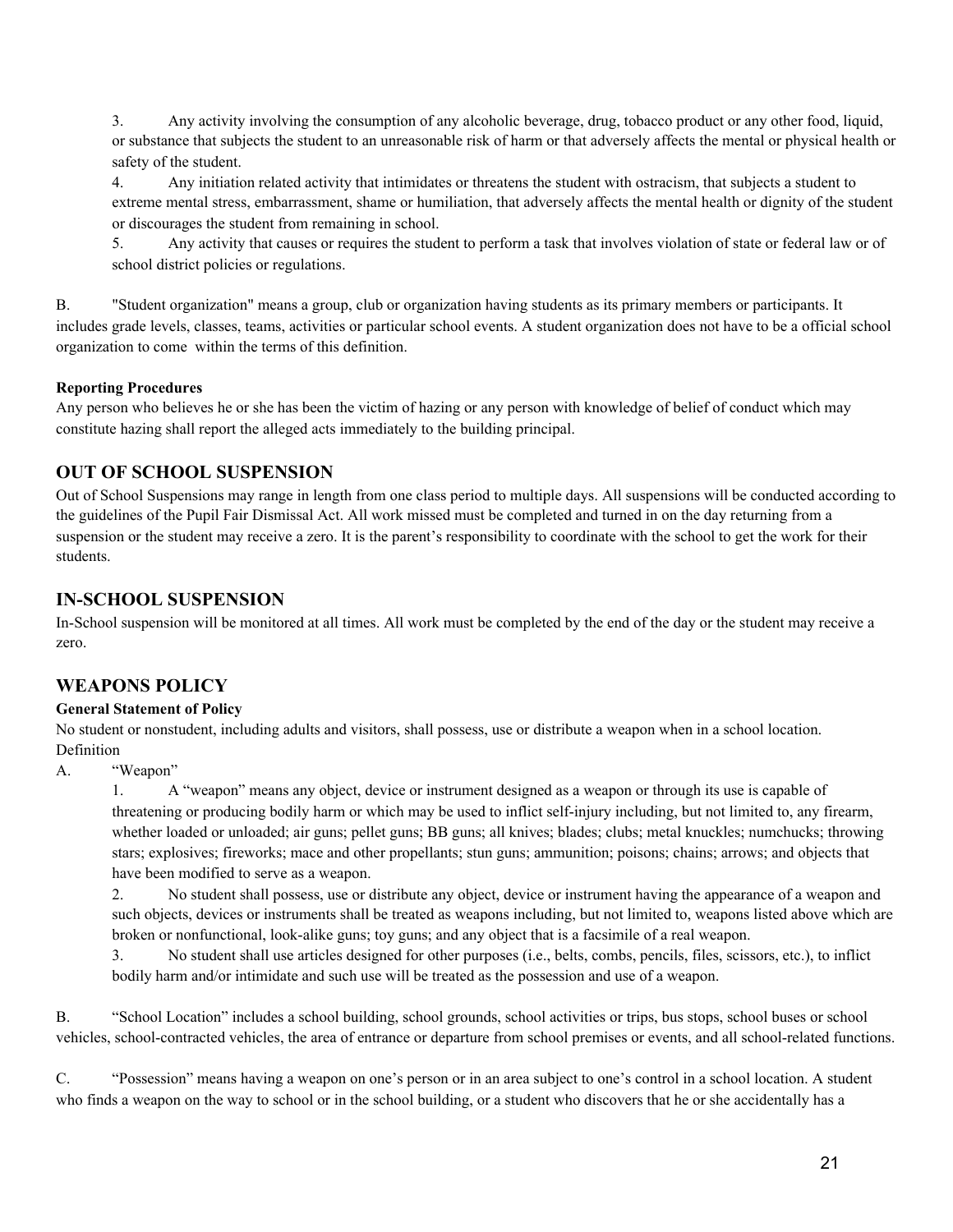weapon in his or her possession, and takes the weapon immediately to the principal's office shall not be considered to possess a weapon.

#### **Consequences For Weapon Possession/Use/Distribution**

A. The school district and the school take a position of "Zero Tolerance" in regard to the possession, use or distribution of weapons by students. Consequently, the minimum consequence for students possessing, using or distributing weapons shall include:

- 1. immediate out-of-school suspension;
- 2. confiscation of the weapon;
- 3. immediate notification of police;
- 4. parent or guardian notification; and
- 5. recommendation to the Superintendent of dismissal for not to exceed one year.

B. Pursuant to Minnesota law, a student who brings a firearm, as defined by federal law, to school will be expelled for at least one year. The school board may modify this requirement on a case- by-case basis.

#### **Administration Discretion**

While the school district and the school takes a "Zero Tolerance" position on the possession, use or distribution of weapons by students, the Superintendent may use discretion in determining whether, under the circumstances, a course of action other than the minimum consequences specified above is warranted. If so, other appropriate action may be taken, including consideration of a recommendation for lesser discipline.

#### **VANDALISM/DAMAGE TO SCHOOL OR PERSONAL PROPERTY**

If a student vandalizes school or personal property, the students will be required to restore the damage through monetary restitution. Other disciplinary action, including service work to the school, may be assigned at the discretion of the Principal. All vandalism incidents will be reported to local law enforcement personnel. A minimum monetary restitute may be assigned by the principal.

#### **CO-CURRICULAR**

#### **CO-CURRICULAR ACTIVITIES**

The State High School League rules will be followed for all students along with the specific guidelines established by the GFW School District. According to our attendance policy, when a student has been absent from school the entire day without an excuse, he/she shall not participate in the event or practice that evening. If a student is sick all day or becomes ill and is unable to return to class, they will need to go home and will not be allowed to practice or participate in the event.

Prior approval of an absence is required to participate in all co-curricular activities. Please contact the principal or activities director, prior to missing school, to get approval for activity participation.

#### **ACADEMIC/CO-CURRICULAR ELIGIBILITY**

All students will be monitored weekly for academic eligibility.

In cases where a student's progress is not satisfactory, the student will enter a period of academic probation for one week. The student will be allowed to practice and play during the probation period.

If the student's progress is not satisfactory after the academic probation period, the student will be suspended from play until such time as the student is again making satisfactory progress. Satisfactory progress shall be defined as passing all classes. Ineligible students will be expected to attend practice to remain as an active member of the team.

Fail list will be generated on the final school day of each week. The weekly eligibility period will run from the following Monday morning through Saturday.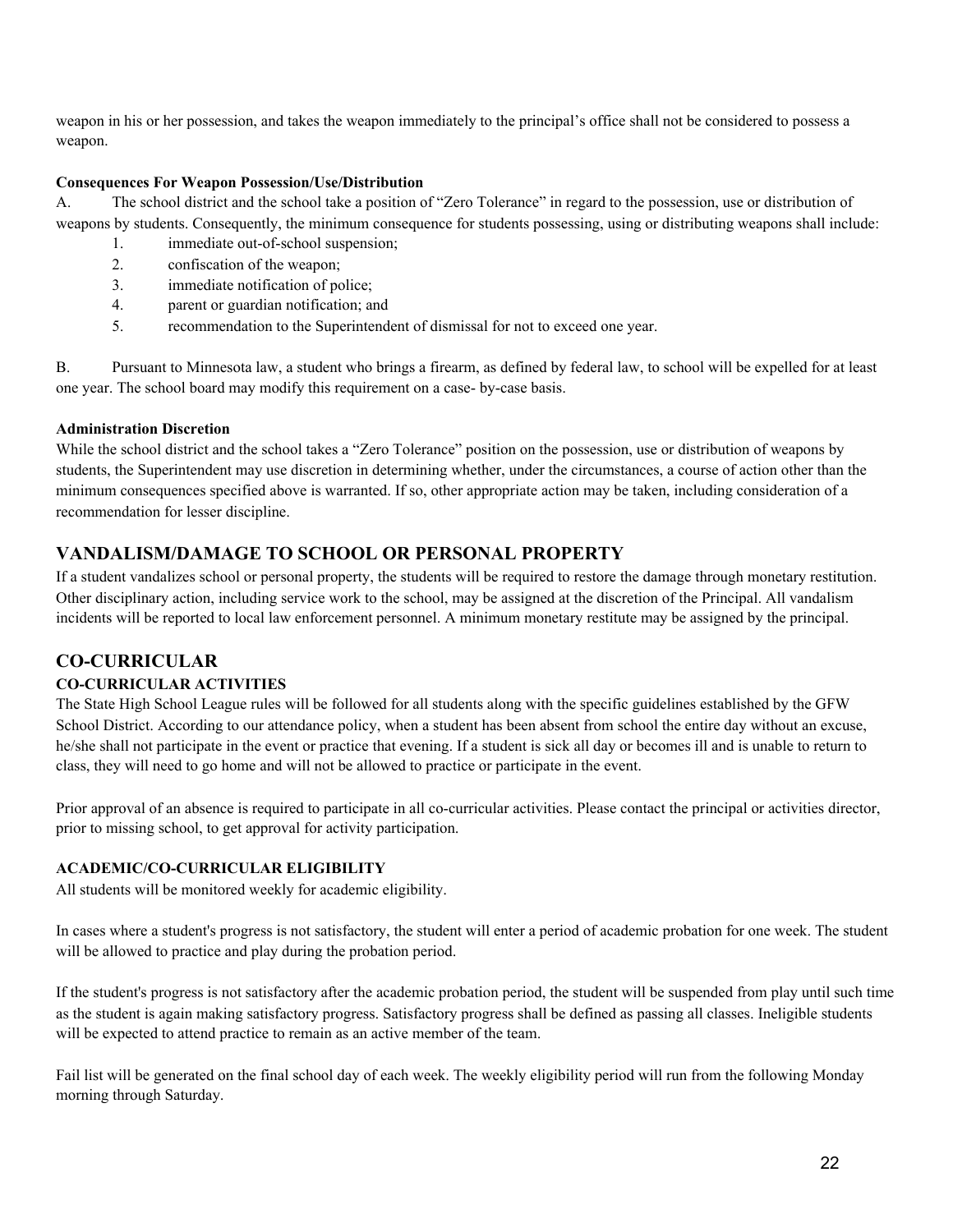#### **FAN/AUDIENCE EXPECTATIONS**

Attendance at GFW's extracurricular events and activities is a privilege not a right. GFW will follow the MSHSL spectator expectations policy. Any severe inappropriate behavior may result in immediate removal from the event or activity without a warning.

First offense: Student receives a verbal warning

Second offense: Student is asked to leave the event

Third offense: Students attendance at future events/activities will be restricted at the discretion of administration.

#### **MSHSL MINIMAL BEHAVIOR EXPECTATIONS FOR REGULAR AND POSTSEASON TOURNAMENT COMPETITIONS:**

❑ Respect the American flag and the National Anthem.

❑ Spectators must wear clothing that covers the entire torso. Those who do not comply or who wear clothing that is vulgar, obscene or that in some other way inappropriate, as determined by school/tournament personnel, will be removed from the arena/stadium if they do not cooperate with this behavior expectation.

❑ The use of appropriate language is expected at all times. Profanity, negative chants, booing, trash talk, name calling, personal attacks or other acts of disrespect are unacceptable and must be immediately addressed by school and/or tournament administrators.

❑ Respect the game/contest. Under no condition shall anyone other than the members of the official squad enter the playing surface. No one may interfere with the contest in any way.

❑ Hand held signs, which do not obstruct the view of others, will be permitted provided they are in good taste. Signs, message boards, "white" boards or other similar items contest/tournament officials deem to be in poor taste will be removed.

❑ Artificial noisemakers (i.e. megaphones, cowbells, sirens, whistles, thunder sticks, and other similar items) are not allowed.

❑ Laser lights are strictly prohibited.

**THANK YOU** for supporting your student athletes and fine arts participants and for providing a positive environment in which educational activities are conducted.

#### **ACTIVITIES – SR. HIGH SCHOOL**

#### **The following sports are offered at GFW BUS TO CO-CURRICULAR EVENTS**

Participants must ride the bus to and from the site of the activity unless permission is granted by the administration. If you ride the bus as a spectator to an activity, you must also ride it back home unless permission is granted by the Principal and/or coach. Parents may take **ONLY** their children home from an extracurricular event. Parents must tell the person in charge that they are taking their child home and that the child is **NOT** riding the bus.

| FALL                 | <b>WINTER</b>         | <b>SPRING</b>        |
|----------------------|-----------------------|----------------------|
| Football             | Girls/Boys Basketball | Girls/Boys Track     |
| Volleyball           | Wrestling             | Girls/Boys Golf      |
| <b>Cross Country</b> | Dance Team            | Baseball             |
| <b>Bowling</b>       |                       | Softball             |
|                      |                       | <b>Trap Shooting</b> |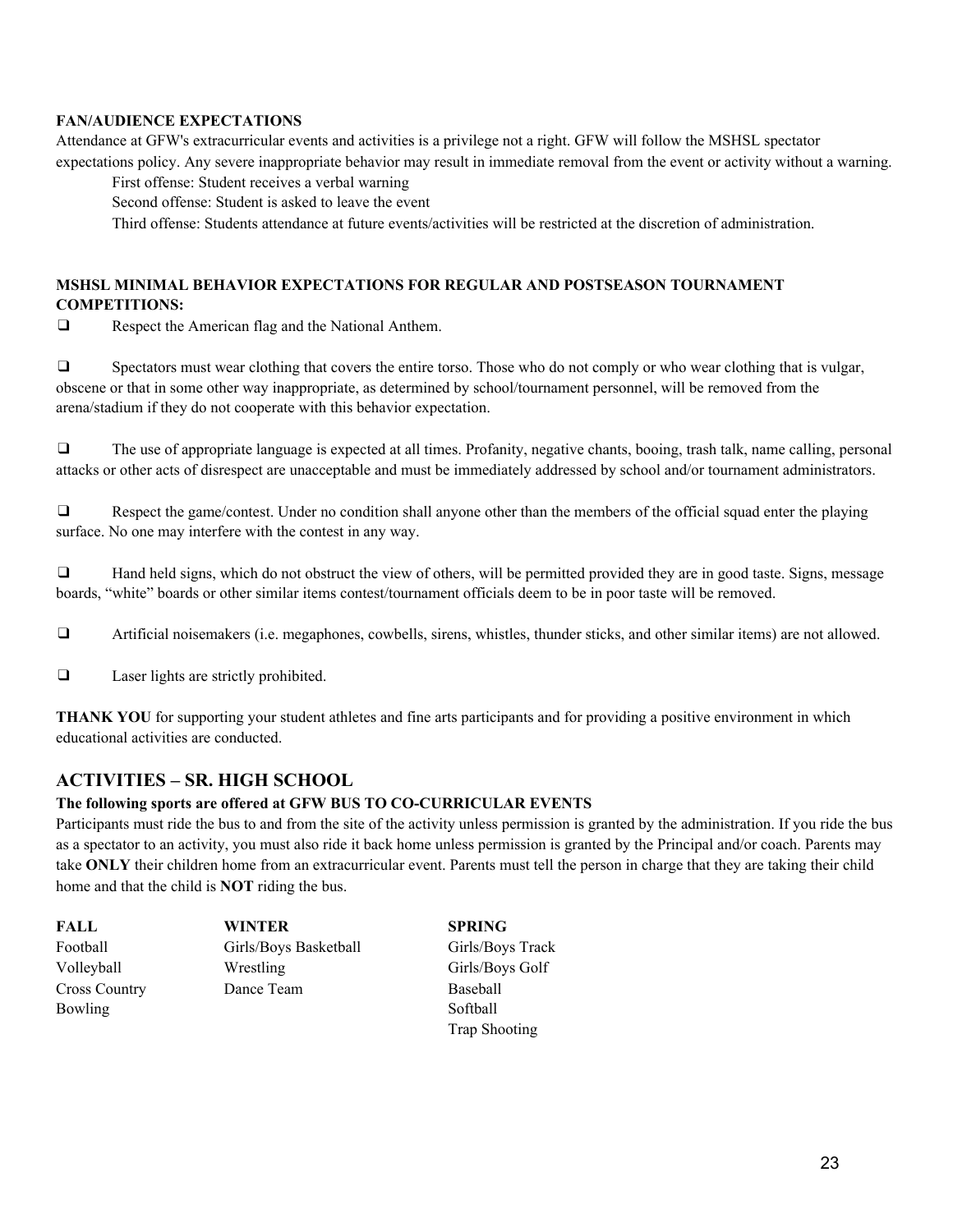#### **OTHER ACTIVITIES:**

#### **Student Council-Grades 9-12**

Students run for office and the student body votes by grade. If elected, they are required to attend all meetings which are usually held during school, but occasionally a meeting is held before or after school. Student Council members are involved in things such as: Homecoming, Spring Fling, outside calendar, Student Council Division meetings, and promoting activities meant to enhance the school environment.

#### **Pop Choir-Grades 10-12**

Students should be a member of the concert choir or mixed choir to qualify (exceptions will be made at the discretion of the director). Students will sing and dance to pop, swing, and jazz.

#### **Jazz Band-Grades 9-12**

Students must be a member of the 9th grade band or concert band to qualify. There will be performances at winter and spring concerts, state music contest, a jazz festival and any other community event that may be scheduled. Jazz band meets in the mornings at 7:30. Practices average 2 to 3 per week. Some evening practices may be scheduled if needed.

#### **FFA-Grades 9-12**

Students must be enrolled in an ag course or have already completed an ag course. Meetings are once a month usually on the first Monday at 7:30 p.m. FFA members are involved with fundraisers, group outings, and attend events relating to agriculture and leadership.

#### **FLA/Future Leaders of America-Grades 9-12**

Students will need to pay dues (\$10) and actively participate in projects. Meetings are held monthly before school. Committee meetings will be held when necessary. FLA promotes leadership qualities through projects in the school and community.

#### **Knowledge Bowl-Grades 9-12**

There is a participation fee of \$50. Practice starts after Thanksgiving and goes until the first week of April. Practices are on Tuesday and Friday after school from 3:30 to 5:00. Students compete in competitions with their teammates at area schools. Questions are taken from the general curriculum for grades 9-12, including Minnesota history and geography.

#### **National Honor Society-Grades 11-12**

Membership in the National Honor Society is open to qualified sophomores, juniors and seniors. Students who have a 3.5 or higher cumulative grade point average (on a weighted scale) meet the scholarship requirements for candidacy. These students are then eligible for consideration on the basis of service, leadership and character. All faculty members are invited to rate the candidates, and the actual selections are made by the faculty council looking at the applications and teacher recommendations. While the academic criterion is important, membership is not considered on the basis of grades alone. Only those students with high academic achievement, strong character, demonstrated leadership skills and service to their school and community will be selected for membership.

The NHS strives to recognize the total student: one who excels in all these areas in activities and everyday life. Meetings are usually once a month during lunch. Students are involved in activities including bloodmobile, staff appreciation breakfast, tutoring, etc.

#### **Theater - Grades 6-12**

Students have an opportunity to be part of a performance in either the one-act play or three-act play. Students interested in either performing or crew members are encouraged to participate.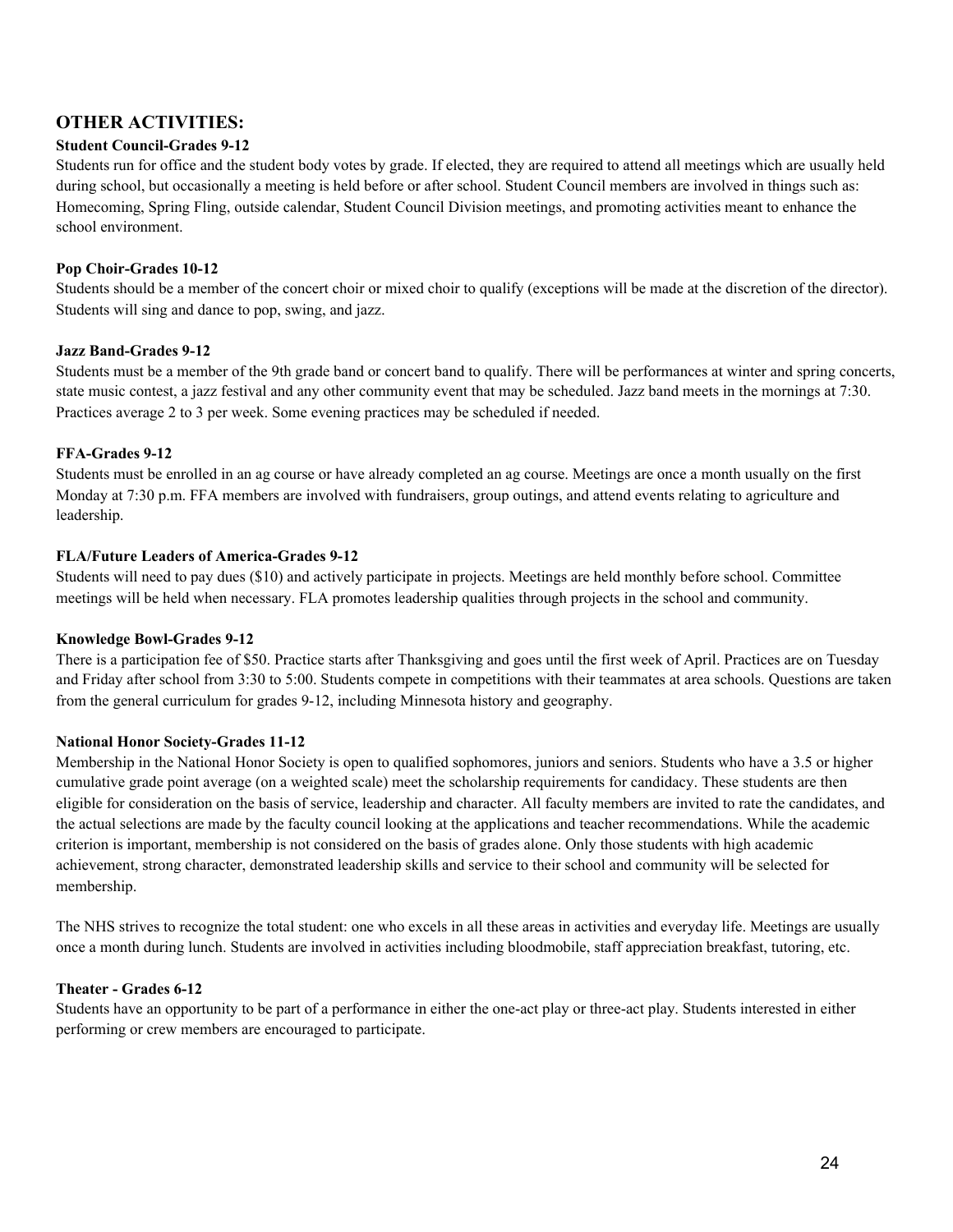#### **ACTIVITIES – 6-8 Athletics**

Band Baseball - Grades 7 & 8 Choir Basketball - Grades 7 & 8 Classroom Music Football - Grades 7 & 8 Friendship Groups Golf - Grades 7 & 8 MathCounts - Grades 7  $\&$  8  $\&$  8  $\&$  8  $\&$  8  $\&$  8  $\&$  8  $\&$  8  $\&$  8  $\&$  8  $\&$  8  $\&$  8  $\&$  8  $\&$  8  $\&$  8  $\&$  8  $\&$  8  $\&$  8  $\&$  8  $\&$  8  $\&$  8  $\&$  8  $\&$  8  $\&$  8  $\&$  8  $\&$  8  $\&$  8  $\&$  8  $\&$  8  $\&$ Science Fair Track - Grades 7 & 8 Student Council and Volleyball - Grades 7 & 8 Student of the Month Wrestling - Grades 7 & 8

Dance 7 & 8 (Fall)

## **GENERAL INFORMATION**

#### **COUNSELOR**

The high school counselor works with the students in three domains: Academic, Social/Emotional, and Career and College Readiness. The high school counselor collaborates with students, parents, educators, administrators and different facets of the community to help students prepare for a successful life after graduation.

#### **SCHOOL SOCIAL WORKERS Grades Pre K - 8**

School Social Workers offer academic, emotional and social support to ensure academic success, educational equity and social justice for every student. Social workers can provide a vital link between school, home and community. Assistance includes: friendship troubles, bullying, family concerns, problem solving, grief/loss, divorce in the family, depression, suicide intervention, drug/alcohol abuse, social skills, poor attendance and many other concerns.

An appropriate referral may be students who: \*appear to have no friends \*are frequently absent or tardy \*don't respect rights of others \*fail to do required school work \*are excessively quiet, shy and withdrawn \*are extremely aggressive or impulsive \*regularly complain about not feeling well \*appear neglected, abused or unhappy \*appear to have low self esteem or no confidence

#### **BEVERAGES**

**Jr./Sr. High School** - Beverages are allowed in the commons, lockers, lunchroom area and hallway during the school day. Beverages are allowed in classrooms at the discretion of the classroom teacher.

**Intermediate School** - Students are allowed to have water bottles and drink only water. The water bottles may be filled at the filling station or water fountains. All bottles must be transparent or have a "window" that is clear so that the contents of the bottle are visible.

#### **DRESS CODE**

It is the policy of this school district to encourage students to dress appropriately for school activities and in keeping with community standards.

#### **Appropriate clothing includes, but is not limited to, the following:**

- 1. Clothing appropriate for the weather.
- 2. Clothing that does not create a health or safety hazard.
- 3. Clothing appropriate for the activity (i.e., physical education or the classroom).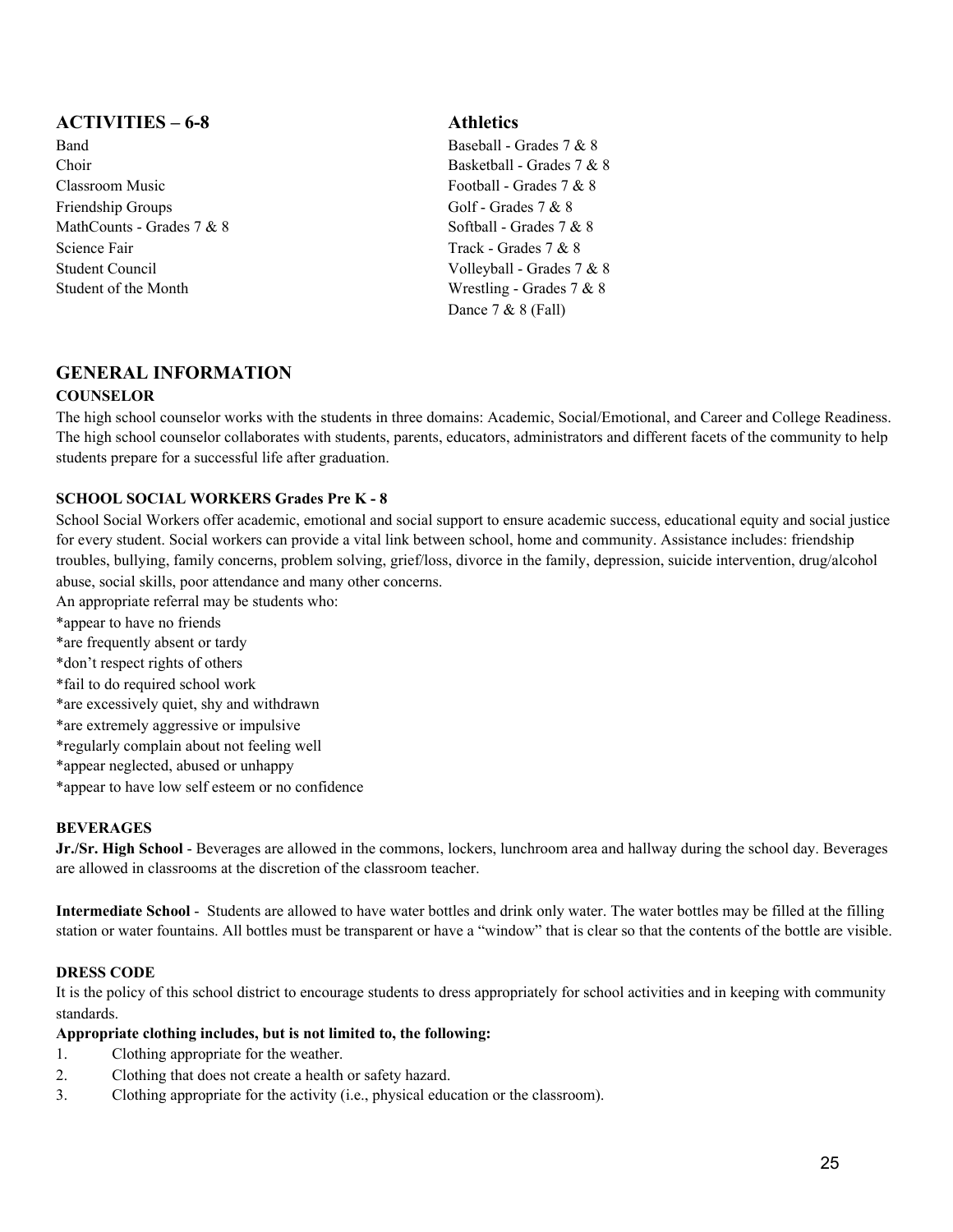#### **Inappropriate clothing includes, but is not limited to, the following:**

1. Short Shorts/skirts (appropriate) shorts must be fingertip length when standing with arms extended, leggings and similar pant styles must be worn with a shirt of appropriate coverage. Tops (inappropriate) that expose cleavage and/or the midriff, and other clothing that is not in keeping with community standards. All shirts/tops will have straps that are a minimum of 3 fingers wide (as measured by the students fingers) and be appropriate to an educational setting.

- 2. Clothing which bears a message which is lewd, vulgar, or obscene.
- 3. Apparel promoting products or activities that are illegal for use by minors.

4. Objectionable emblems, signs, words, objects, or pictures on clothing communicating a message that is racist, sexist, or otherwise derogatory to a protected minority group or which connotes gang membership.

5. Any apparel or footwear that would damage school property.

6. Hats, bandanas, or other types of headgear are not to be worn in the building except with the approval of the building Principal (i.e., student undergoing chemotherapy; medical situations).

It is not the intention of this policy to abridge the rights of students to express political, religious, philosophical, or similar opinions by wearing apparel on which such messages are stated. Such messages are acceptable as long as they are not lewd, vulgar, obscene, defamatory or profane.

#### **EIGHTEEN YEAR OLDS**

All GFW high school students age 18 and older are expected to adhere to the same set of policies and guidelines as students under the age of 18.

#### **HALL PASSES (Jr./Sr. High School)**

1. Students who wish to leave a classroom are required to have a pass from the teacher. The pass will include the student's name, the place, date, time, and teacher's signature. Students are responsible to get a pass, not the teacher.

2. Students wishing to visit a classroom must obtain a pre-signed pass from the teacher of that classroom.

3. Locker and bathroom passes may be issued on a limited basis.

4. Students leaving a classroom without a proper pass will be subject to disciplinary action. (Intermediate School students should use their planners for this)

#### **INTERNET ACCEPTABLE USE**

The school district provides students with access to the school district's computer system which includes Internet access. The system has a limited educational purpose. Users are expected to use Internet access to further educational and personal goals consistent with the mission of the school district and school policies. Uses which might be acceptable on a user's private personal account on another system may not be acceptable on the limited purpose network owned by the school district.

The use of the school district system and access to use of the Internet is a privilege, not a right. Depending on the nature and degree of the violation and the number of previous violations, unacceptable use of the school district system or the Internet may result in one or more of the following consequences: suspension or cancellation of use or access privileges; payments for reinstatement of access, damages and repairs; discipline under other appropriate school district policies, including suspension, expulsion, exclusion; or civil or criminal liability under other applicable laws.

Users should expect only limited privacy in the contents of personal files on the school district system. The Internet Use Agreement form must be read and signed by the user, parent, or guardian.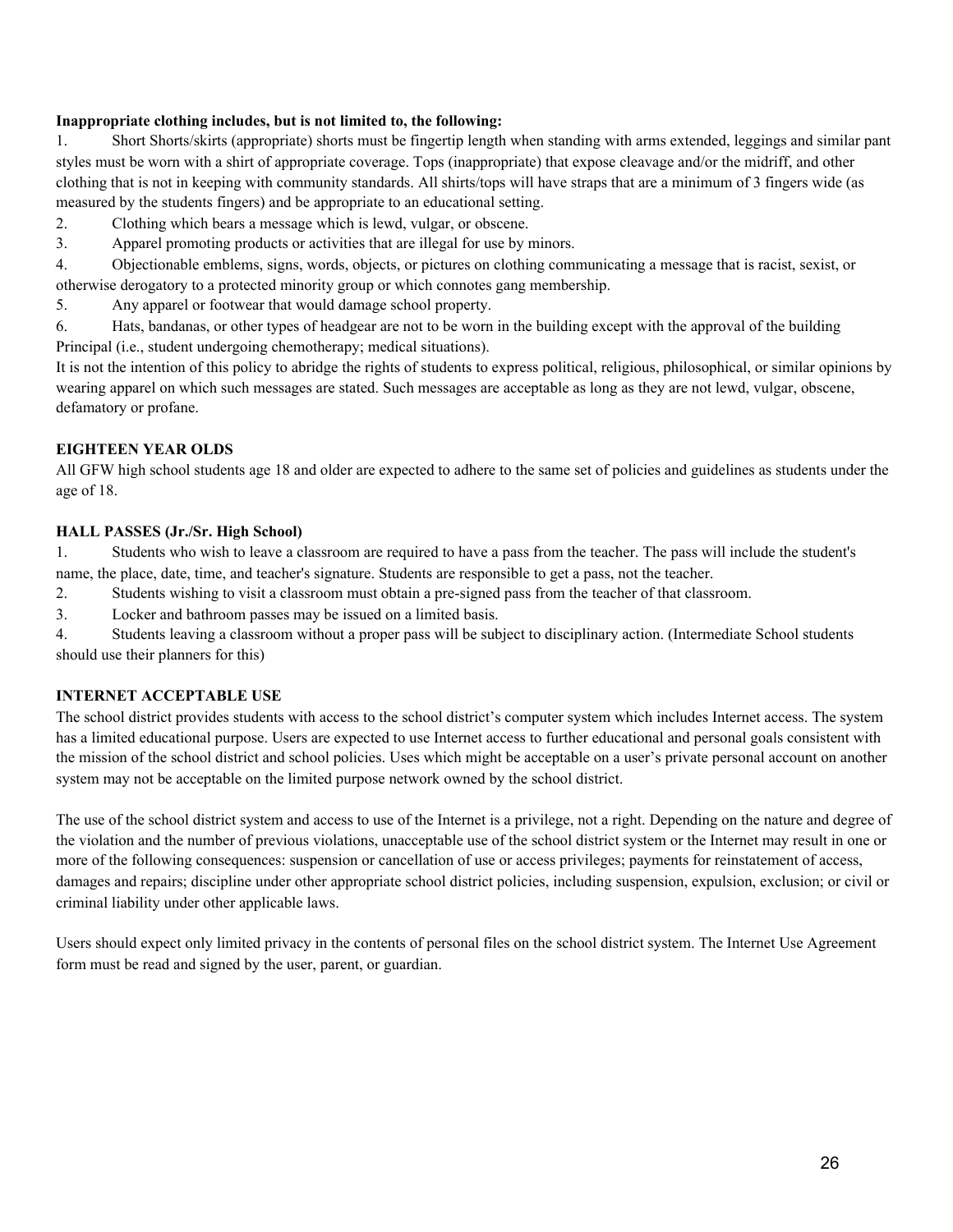#### **ELIGIBILITY**

Students in grades 6-12 involved in co-curricular activities are expected to be good role models for other students and represent GFW in a positive manner. It is a privilege and honor to be able to participate in co-curricular activities. Students who commit eligibility violations will lose the privilege to participate as follows;

1. First Violation: After the first violation the student shall lose eligibility for the next 2 consecutive interscholastic contests or 2 weeks, whichever is longer.

2. Second Violation: After the second violation, the student shall lose eligibility for the next 6 consecutive interscholastic contests or 3 weeks, whichever is longer.

3. Third and subsequent violations: After the third, without student consent, and without a search warrant.

4. Accumulative Penalties: Penalties shall be cumulative beginning with the student's first participation in co-curricular activity and continuing through the student's Sr. high school career.

5. Students are expected to practice but not participate in competition/performance during the suspension.

Co-curricular is defined as those activities that take place outside of the school curriculum. Students who are involved in co-curricular activities will need to sign the participation form to be eligible at GFW Schools. Co-curricular will also include student selection to honor positions that represent GFW.

#### **LEGAL CUSTODY GUARDIANSHIP**

It is extremely important that the school is aware of any changes in legal custody. Each year we will operate on the premise that both parents have legal custody unless we are furnished legal documentation to the contrary. If for some reason a child is NOT to leave school with one of the parents, we must receive legal documentation. Records and other information will be released in accordance with the legal directive.

#### **LIBRARY USAGE**

Students are encouraged to make regular visits to the library for school and pleasure reading. Students are responsible for all materials they check out of the library. Do not give library materials directly to other students. Return or renew all library books every two weeks. All books and material must be signed out before they are removed from the library. Specific library hours will be posted at each site.

#### **LOCKERS**

Personal lockers are provided for student convenience and are not intended to be used for safekeeping of valuables. The school accepts no responsibility for articles stolen or lost from lockers and for this reason we recommend that valuables be left at home. Combination locks for Phy Ed may be rented for a deposit, which will be refunded upon return of the lock. Pop and beverages are not to be stored in lockers. Each student is responsible for keeping their assigned locker clean, inside and out. Sharing lockers is not advised. Students need to plan accordingly to use their locker because they may not have time between each class.

Search of Student Lockers, Desks, Personal Possessions and Student's Person Lockers and Personal Possessions Within A Locker Pursuant to Minnesota statutes, school lockers are the property of the school district. At no time does the school district relinquish its exclusive control of lockers provided for the convenience of students. Inspection of the interior of lockers may be conducted by school authorities for any reason at any time, without notice, without student consent, and without a search warrant The personal possessions of students within a school locker may be searched only when school authorities have a reasonable suspicion that the search will uncover evidence of a violation of law or school rules. As soon as practicable after the search of a student's personal possessions, the school authorities must provide notice of the search to students whose lockers were searched unless disclosure would impede an ongoing investigation by police or school officials.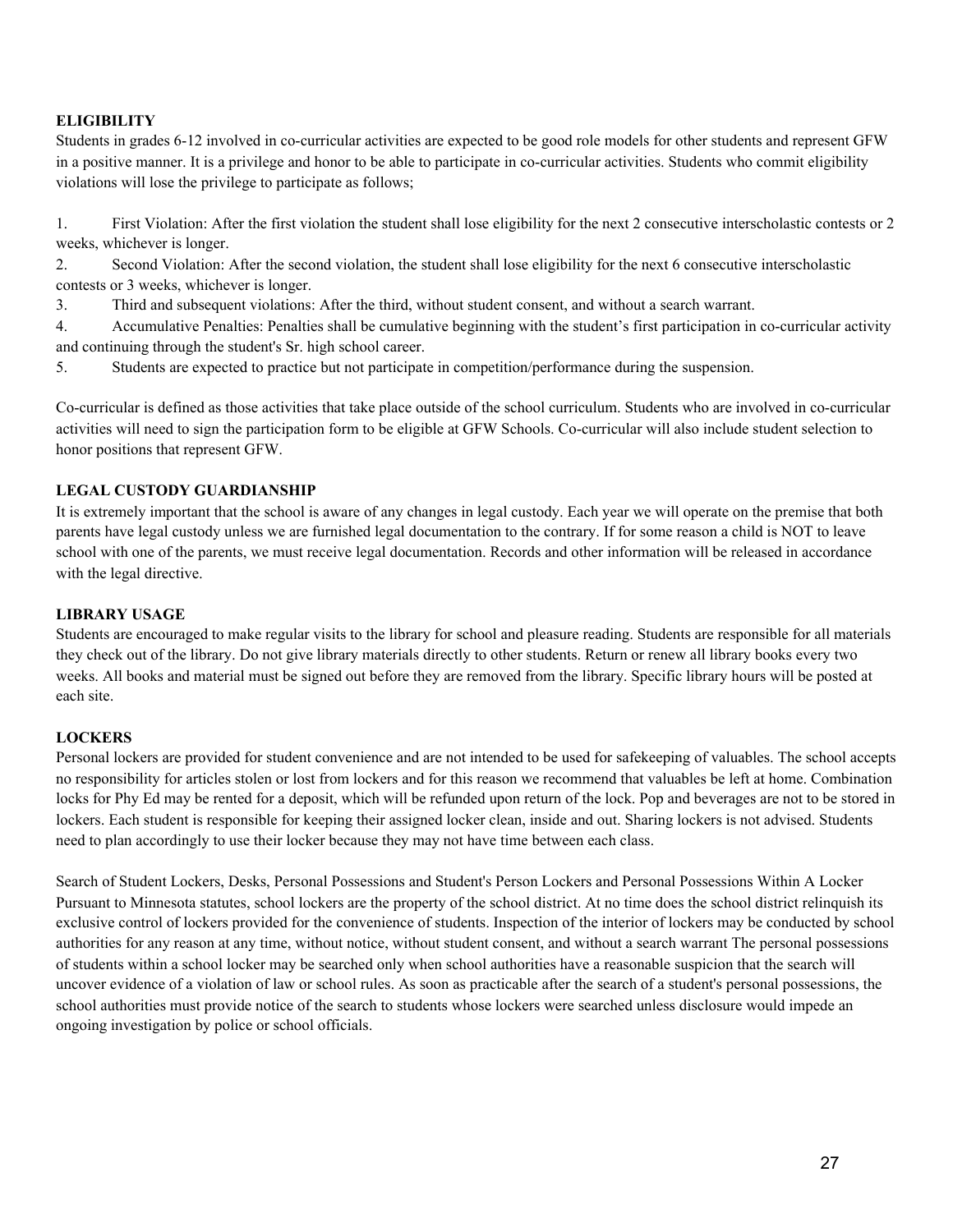#### **DESKS**

School desks are the property of the school district. At no time does the school district relinquish its exclusive control of desks provided for the convenience of students. Inspection of the interior of desks may be conducted by school officials for any reason at any time, without notice, without student consent, and without a search warrant.

#### **PERSONAL POSSESSIONS**

The personal possessions of students and/or a student's person may be searched when school officials have a reasonable suspicion that the search will uncover a violation of law or school rules. The search will be reasonable in its scope and intrusiveness. It shall be a violation of this policy for students to use lockers and desks for unauthorized purposes or to store contraband. It shall be a violation for students to carry contraband on their person or in their personal possessions.

#### **LUNCH POLICIES**

Students in grades K through 12 will not be allowed to leave the school grounds during their lunch period. They are also not allowed in the parking areas or vehicles during their noon hour. Lunches may be eaten in the designated areas only. Students must stay out of the academic halls during the lunch period. All seniors with Lunch Passes will abide by the SENIOR PASS rules.

#### **LUNCH PRICES AND INFORMATION**

The Minnesota Department of Children, Families and Learning has developed regulations for the hot lunch and breakfast program. The lunch and breakfast program assure that food available in school for children is consistent with recommended dietary allowances and dietary guidelines which contribute to the development of lifelong, healthy eating habits.

The GFW School District is committed to providing students with the best possible nutrition at school. Proper nutrition is important for both physical and educational development. Nourishing meals assist children in making the most of educational opportunities. Lunch/breakfast prices printed on page 3.

Student lunch and breakfast accounts use a prepay system whereby money is sent to school by parents and credited to individual student accounts. Lunch, breakfast, extra milk, and ala carte items are charged against individual accounts. Each student is assigned a food service account number which is used throughout their GFW school career. Students give their account number to the clerk at the lunch line and the appropriate meal charge is subtracted from the student's account balance.

When a student lunch account balance drops below \$5.00 an invoice is sent home with the student to notify parents of the account status.

#### **MESSAGES**

If your parents need to get a message to you during the day please have them call the office. Messages will be delivered in a manner least disruptive to the educational environment.

#### **BACKPACKS**

Backpacks are to be left in lockers during the school day.

#### **PLEDGE OF ALLEGIANCE**

Students are encouraged to recite the Pledge of Allegiance to the flag of the United States of America. However, anyone who does not wish to participate in reciting the pledge of allegiance for any personal reason may elect not to do so. Students must respect another person's right to make that choice.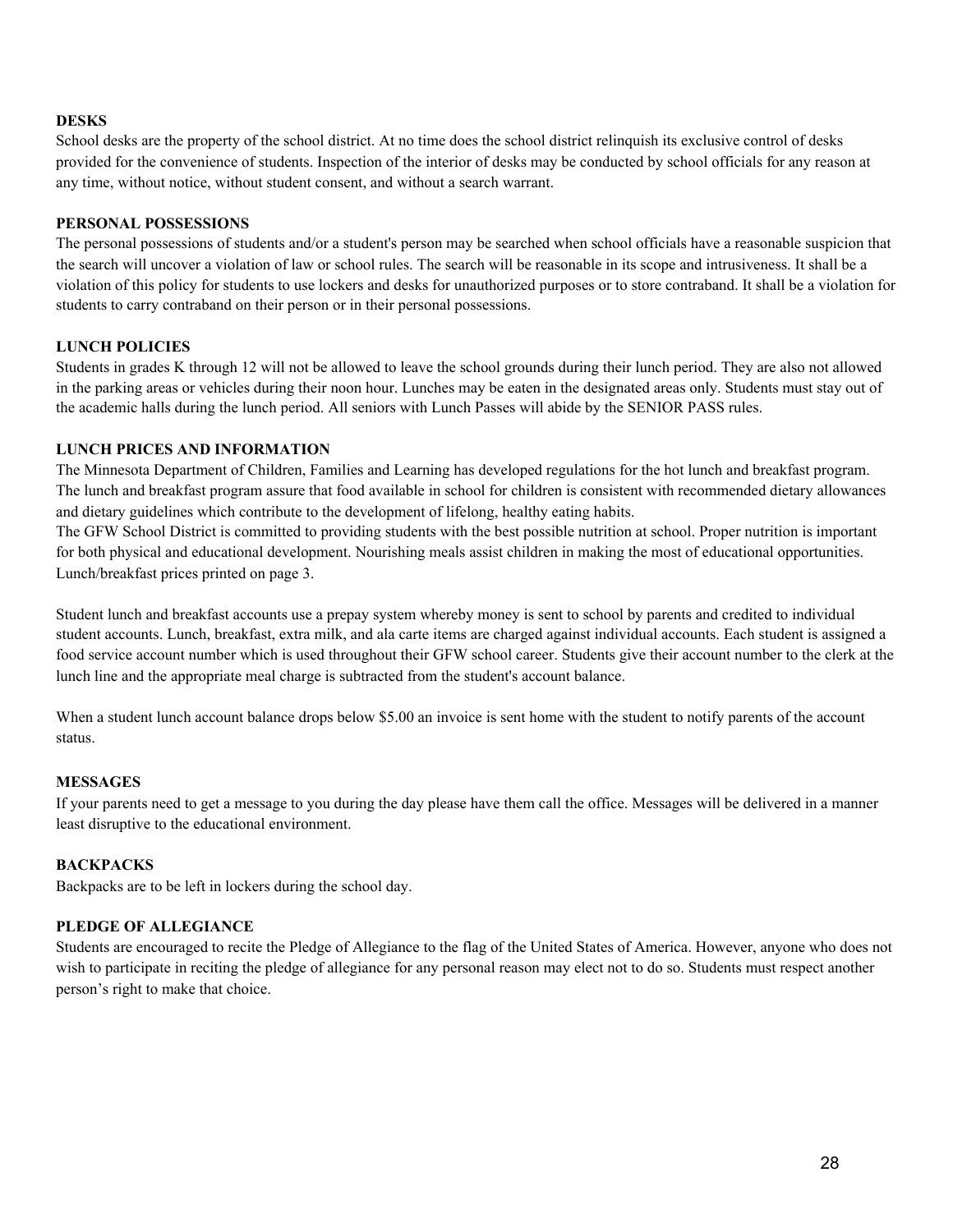#### **SR HIGH SCHOOL DANCES and PROM RULES**

#### **All Dances**

Dances are held during the school year for students. These dances are for the enjoyment of GFW Sr. HS students and their accompanying guests. All guests must be registered in the office prior to entrance into the dance, must be grade nine or older, and may not exceed the age limit of 20 (if not a GFW student, a copy of the person's driver's license is required).

Students will wear appropriate clothing for dances. Anyone leaving the building during a dance will not be allowed back in. Students involved with alcohol or drugs will be referred to the police.

#### **PROM RULES**

\*Freshman and younger are not eligible to attend prom, whether from GFW or another school

\*Sophomores can only attend if they are the guest of a junior or senior presently enrolled at GFW SR. HS (includes PSEO, ALC students)

\*The maximum age for a guest is 20 years old. If a guest is not a GFW student, their address and phone number are needed in the office

\*Students involved with alcohol or drugs may be referred to the police.

\*All detentions, Saturday schools and suspensions must be completed prior to prom.

\*Students must sign up in the Sr. High School office to attend Prom.

#### **ELEMENTARY SCHOOL - CELL PHONES**

Cell phones may only be kept in student's lockers in the off mode. Students may have cell phones during co-curricular activities with coach or advisor approval. If found outside of a locker during school hours the following consequences will occur:

First Offense: The cell phone/communications device will be confiscated and held in the principal's office until the next school day ends.

Second Offense: Students will lose their phone for two complete days, a parent meeting will be required. Third Offense: Continued violation of this policy will result in further school disciplinary action.

#### **JR./SR. SCHOOL PERSONAL ELECTRONIC DEVICES**

Personal Electronic Devices include all electronic communication and entertainment devices that can be used by a student including cell phones and music devices. Students bear the responsibility of their PEDS. Students are encouraged to keep PEDS locked in lockers. Cell phones are prohibited from use in classrooms to make telephone calls, or for texting, instant messaging and any form of social or recreational use. Phones are to be set on silent during

Class times. Disruption, distraction or misuse of PEDS at anytime during the school day is not allowed. Staff may require a student to hand in a cell phone when the policy is violated.

Staff has the option to return the phone to the student at the end of the class or to hand it in to the office for the student to pick up at the end of the day. A student repeating a distraction or disruption with a PED will be given a detention and parents will be notified. Students serving more than two detentions for PED violations will be required to check their PED into the office at the beginning of each day and check it out at the end of each day for a period of time designated by the principal. Students may check text messages during lunch or passing times. Phone calls on cell phones are prohibited during the school day. Students in need of making a call to parents must report to the office to make the call. Policies in the ipad Handbook and Use of Technology Resources Policy apply to all PEDs.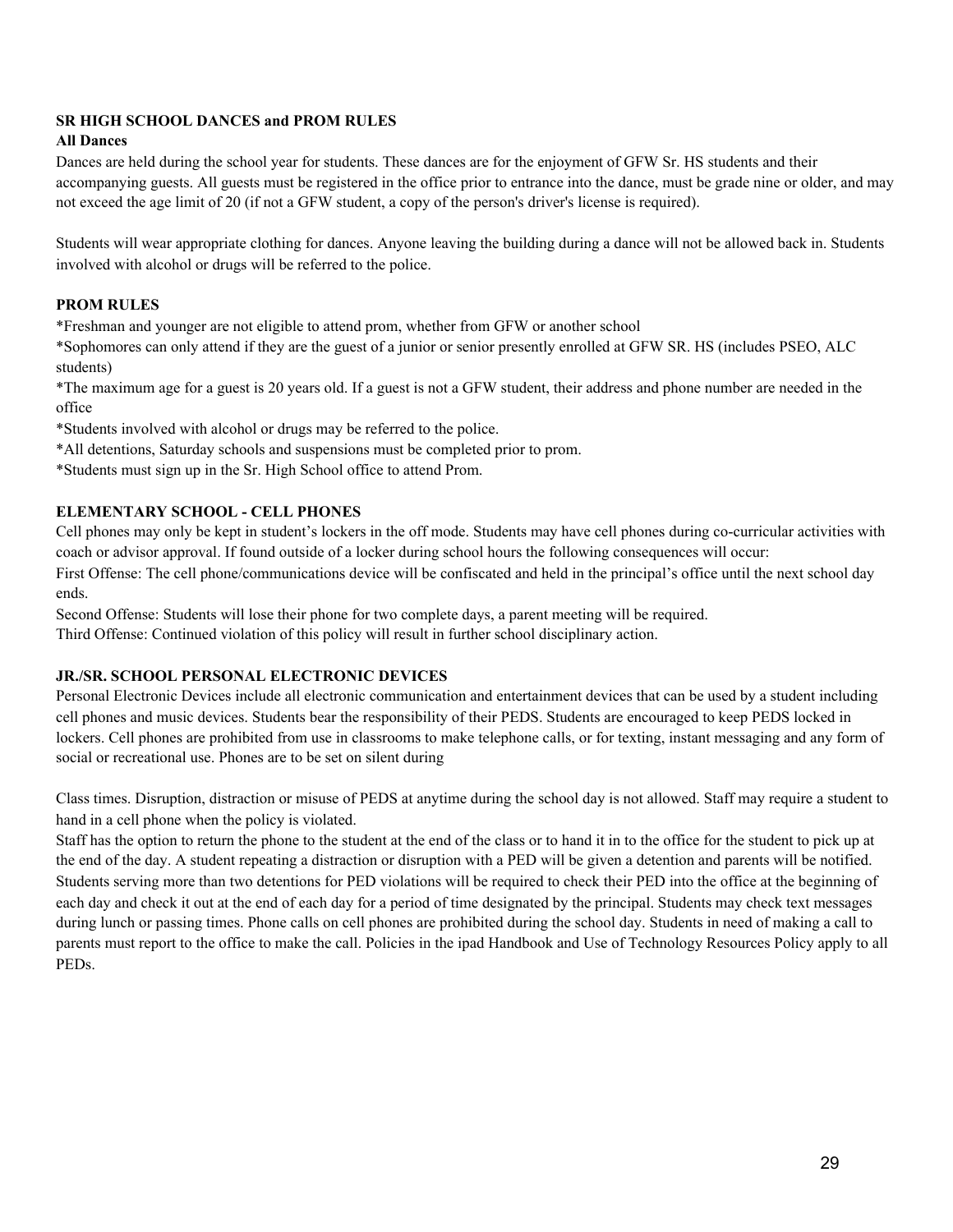#### **SCHOOL CLOSING**

In the event inclement weather forces the closing of school or late start, the announcement will be posted on the website www.gfw.schools.org. The information is also provided to the following media stations: KARE 11-TV, WCCO 4 TV, WCCO Radio, KNUJ Radio and KLGR Radio. The most reliable way to obtain school closing information is from the GFW school web site or Campus Messenger.

#### **SITE BASE TEAM (SBT)**

Each site has a site base team that meets on a regular basis. Site base teams provide a framework for shared decision making that will benefit school personnel for the betterment of student learning. These teams also help to promote a positive relationship with employee organizations and committees.

Each fall teams are established. Information on who represents each site will be posted on the web.

#### **STUDENT PLACEMENT**

Throughout the last six weeks of the school year we spend a great deal of time working to place children in appropriate classes for the next school year. Our goal is to provide each child with the best learning environment for them and each teacher with a productive, positive grouping of children. Some of the criteria used in these placement decisions include: heterogeneous grouping, student learning styles, teaching styles, parent written input, learning difficulties, special needs of students, social relationships, class size, personalities, boy-girl ratio, etc.

In each case we try to set up "balanced classes" so there remains a reasonable mix of learning abilities and distribution of strengths and weaknesses. The professional teaching staff and principal are involved in the grouping decisions.

In most cases, your child's teacher will be sufficiently knowledgeable about your child's needs to make a wise placement. However, parents sometimes have information of a different nature which should be considered.

If parents have input, and wish to have it considered during the placement meetings, they should provide it to the principal in writing by May 15th. Please realize that the final decision must rest with the professional staff and the Principal. Again, our goal will be to provide the best learning environment for every student in our school.

#### **TEXTBOOKS & EQUIPMENT**

Required textbooks and equipment are provided without cost. Students are responsible for these textbooks and equipment, and we ask that students take very good care of them. Fines will be assessed to those who abuse, damage or lose school property. Fines must be paid before report cards are issued.

#### **TREATS**

The Minnesota Department of Health has asked each school district to curtail and restrict home prepared foods as snacks in schools. This applies to homemade products, such as cakes, candies, cookies and the like. This restriction has been brought about because of changes in public health standards. A suggestion for treats, if you want to supply them on special occasions, might be commercially prepared foods acceptable to the Department of Health. We encourage parents to donate a game or book, which will have a lasting benefit instead of food treats.

#### **VEHICLES**

Students are not permitted in or around vehicles during the school day, unless permitted by the office. Students who leave for appointments will need to sign out in the office and get a permit to leave the building slip in order to use vehicles.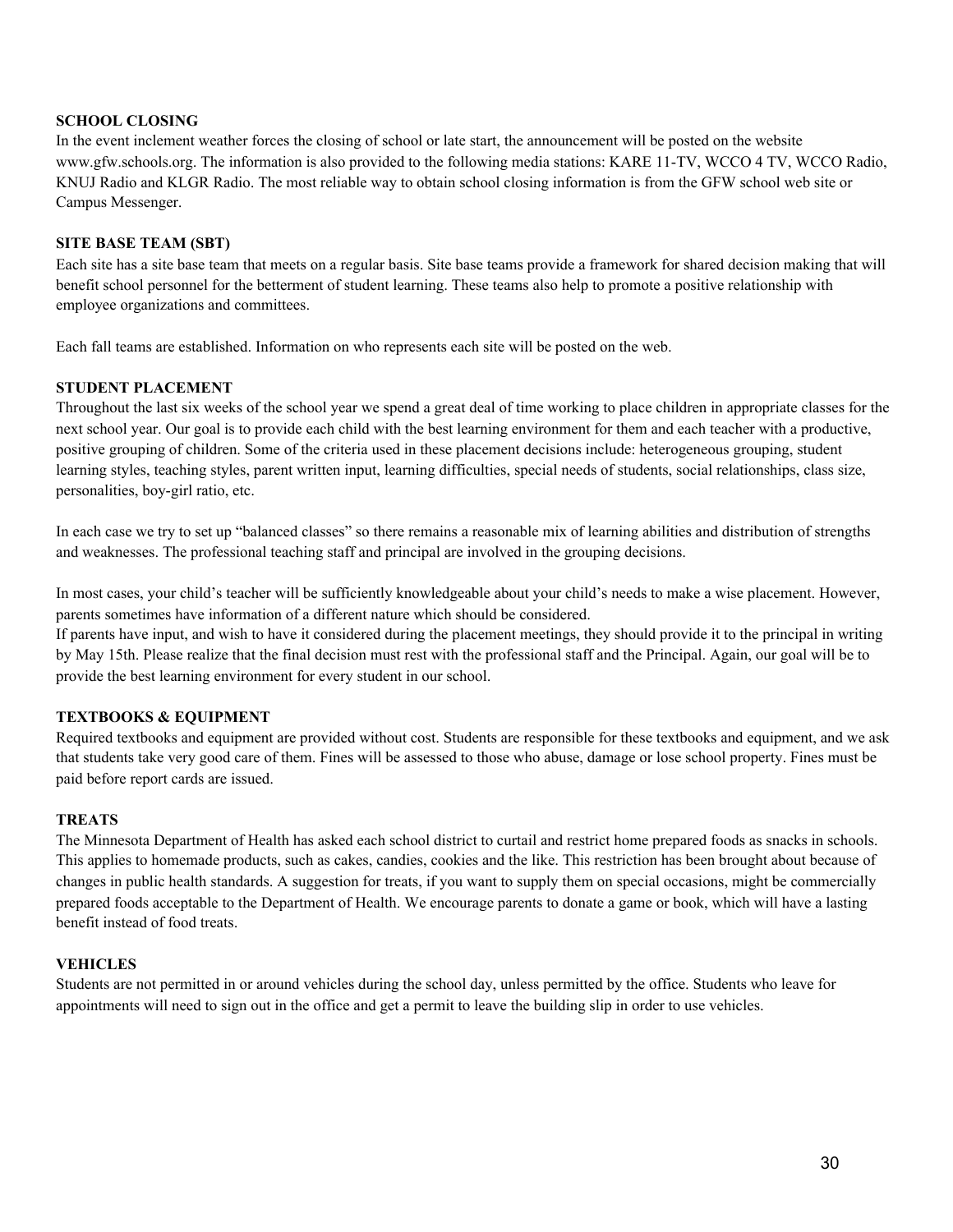#### **VISITING SCHOOL**

Parents, guardians, community members, etc. are welcome and encouraged to visit our school. All visitors/volunteers must report to the office upon entering the building. We will provide tours as appropriate.

Occasionally, we have requests by pupils to bring other children, relatives, preschool brothers or sisters to visit school. We discourage this type of visit and ask for the parent's/guardian's cooperation. Please contact the Principal if you have questions or concerns about visitors. Parents and community members will not be allowed to "sit in on classes."

#### **BUILDING USE BY STUDENTS BEFORE OR AFTER SCHOOL**

We encourage the use of our buildings before and after school for legitimate program purposes. Many kids take advantage of this time to work with teachers and/or advisors and coaches. Our concern is the safety of all students and staff when there is a lack of supervision during non-instructional times. For example, students who want to stay to watch a game or activity are not supervised and could get injured without our knowledge.

Our buildings are open from 7:45-3:45 daily. Any time outside of this, students will need to have made prior arrangements with a staff member/advisor willing to take responsibility for them. Students will not be allowed to loiter around any school site.

Students involved in co-curriculars fall under the supervision of their coach/advisor. Coaches and advisors will make sure that students remain in areas designated for their activity

#### **VOLUNTEERS**

It is our belief at GFW that parents are a vital part of our school program. We encourage an active partnership between home and school and believe that it will contribute to the achievement of our children. As requests from the staff arise, the request is matched with an available volunteer.

#### **HEALTH**

#### **COMMUNICABLE DISEASES AND INFECTIOUS CONDITIONS**

It is the policy of the GFW School District that students with communicable diseases not be excluded from attending school in their regular classrooms so long as their attendance does not create a substantial risk of the transmission of illness to students or employees of the school district. A procedure for minimizing interruptions to learning resulting from communicable diseases will be established for each student in consultation with community health and private health care providers. Procedures for the inclusion of students with communicable diseases will include review of the educational implications for the student and others with whom the student comes into contact.

#### **EMERGENCY INFORMATION**

Parents/guardians of each student will be required to update the emergency information form and return it to school. Please return this form promptly, as past experience has shown that the information may be needed as early as the first week.

If a student becomes ill or is injured in school, first aid or other necessary care will be given immediately. (First aid is the "immediate and temporary care given in the case of an accident or sudden illness before the service of a physician can be secured.")

School personnel will not assume responsibility for any treatment beyond first aid. First aid procedures do not include any form of medical treatment. No drugs or medication, including aspirin or Tylenol, will be given. The school nurse and staff are NOT permitted to dispense either Tylenol or aspirin to students.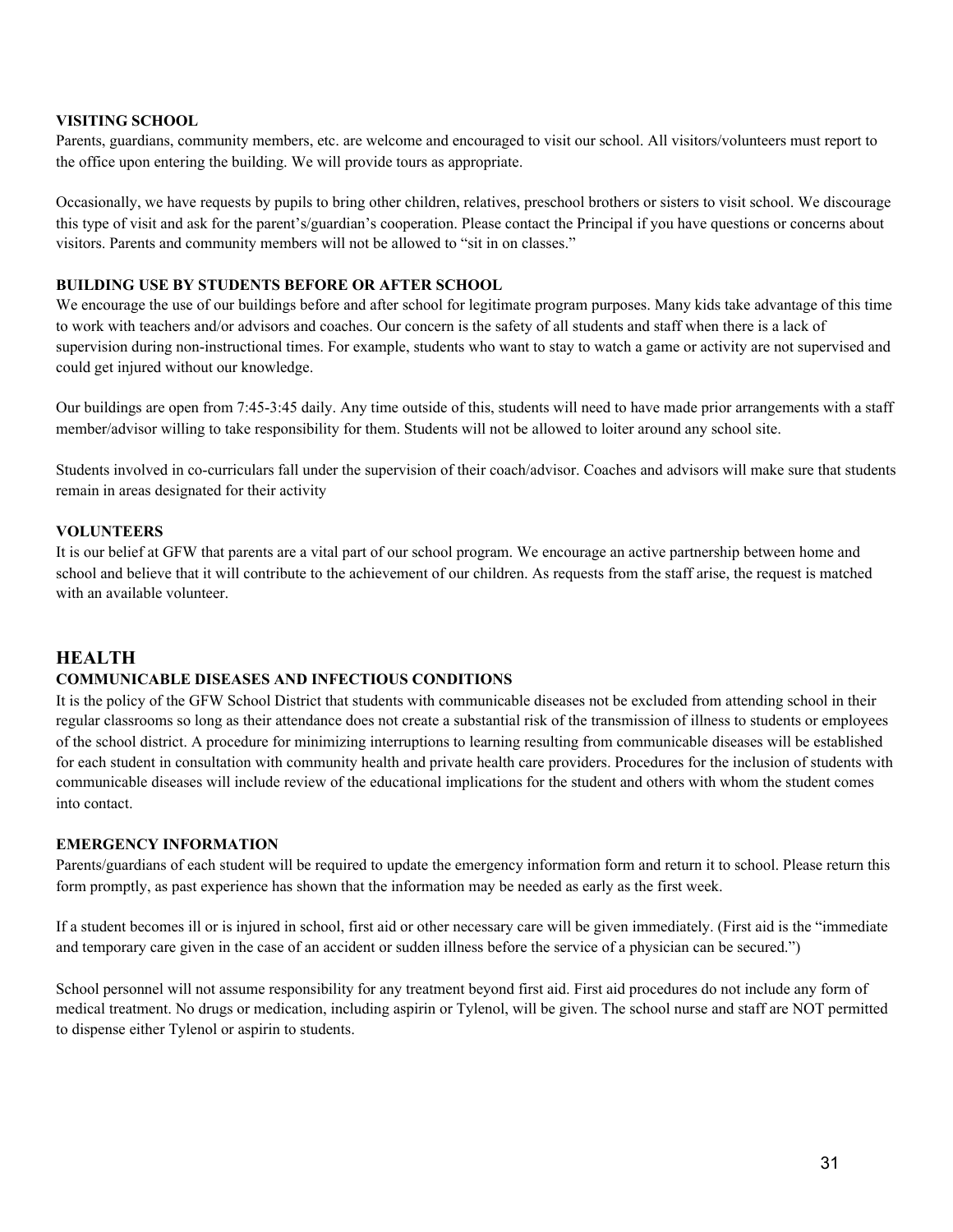#### **HEALTH CONDITIONS**

Any student having health conditions, such as diabetes, asthma, seizures, frequent ear infections, or allergies (especially to wasp/bee stings), will need to contact the nurse during the first week of classes. Parents/guardians are encouraged to contact the nurse to arrange for a conference. The school nurse will share information regarding the health condition of students with the necessary school staff.

Students having a history of hearing or vision difficulties should also notify the nurse of any special needs.

Students needing to be excused from any physical education class will be required to bring written permission from his/her parents or a physician. The nurse will not write any excuses that enable students to remain out of physical education classes. Exclusion from physical education classes for more than three days will require a physician's excuse.

#### **IMMUNIZATIONS**

The school nurse checks the immunization records of all students. Parents will be notified if their child has not completed the required immunizations, as is outlined by the Minnesota School Immunization Law.

#### **HEALTH RESOURCE INFORMATION**

The school nurse is able to assist a student or family in locating information on health-related topics. As a health consultant, the school nurse will answer questions and assist in referring a student and family to other resources.

#### **HEALTH SCREENING**

The school nurse provides the students with periodic screening for height, weight, hearing and vision, scoliosis and blood pressure as recommended by the MN Dept. of Health

#### **ILLNESS**

If your child becomes ill in school, every attempt will be made to send your child home. Should your child have a minor injury, first aid will be given by a teacher, nurse, a teacher's aide, or the principal. If the accident is of a serious nature, parents will be called immediately. If the school is unable to contact the parents, a doctor will be called or the student will be transported to the nearest clinic for examination.

We will try to contact you at home or at work, as you should assume responsibility for the care of your child. If we are unable to contact you, we will contact the persons you have designated on your child's emergency card. If all attempts to contact someone on the emergency card fail, your child will remain in school and will be sent home at the end of the day in the same manner

in which they came to school. A child will be sent home with a temperature above 100 degrees. If a child has a temperature above 100 degrees, vomits or has diarrhea within the past 24 hours, please do not send him/her to school.

#### **MEDICATIONS**

Medication should be scheduled around the school hours, to avoid the need to bring medications into the school building. Under usual circumstances, NO medications (including aspirin and Tylenol) will be given to your child by school personnel. If a prescription needs to be taken during school hours the following procedures are followed:

a) **ORIGINAL BOTTLE:** Medication must be sent in the original bottle with the name of the medication, how often it is to be taken, amount of the dosage, physician's name, and the name and telephone number of the pharmacy on the label. If you know your child will need to take the medication in school, you can request a second bottle from your pharmacist to send to school.

b) **PARENT'S AND PHYSICIAN'S MEDICATION AND AUTHORIZATION FORM**: This needs to be completed for students who are on medication. If your child will be on medication please contact the nurse or see the website for one of these forms. www.gfwschools.org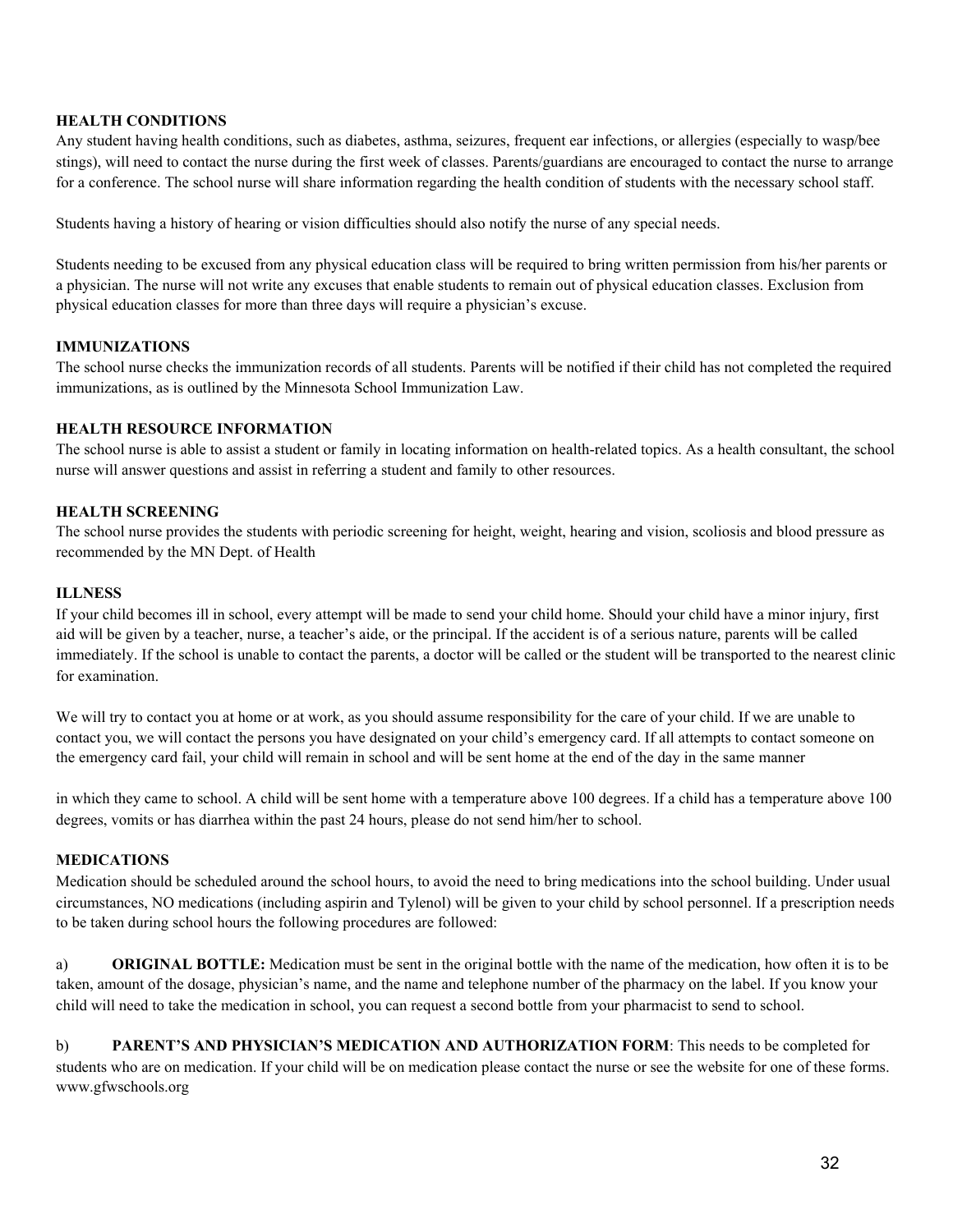#### **CODE OF BEHAVIOR FOR SUCCESS**

- 1. Treat school as your place of work.
- 2. Come to school and classes prepared to succeed. Have proper materials ready and do the best you can.
- 3. Conduct yourself in a manner which does not interfere with the rights of other students to an education.
- 4. Respect the rights of other students and adults, their property and the property of the school.
- 5. Treat school buses, drivers and fellow passengers with respect.
- 6. Be honest with yourself and others.
- 7. Make a personal decision not to use tobacco or chemicals of any kind.
- 8. Dress appropriately. Don't wear clothing that may offend others.
- 9. Become involved in a wide variety of school activities.
- 10. Use courtesy and manners at every opportunity. Use the three key words: PLEASE \* THANK YOU \* EXCUSE ME